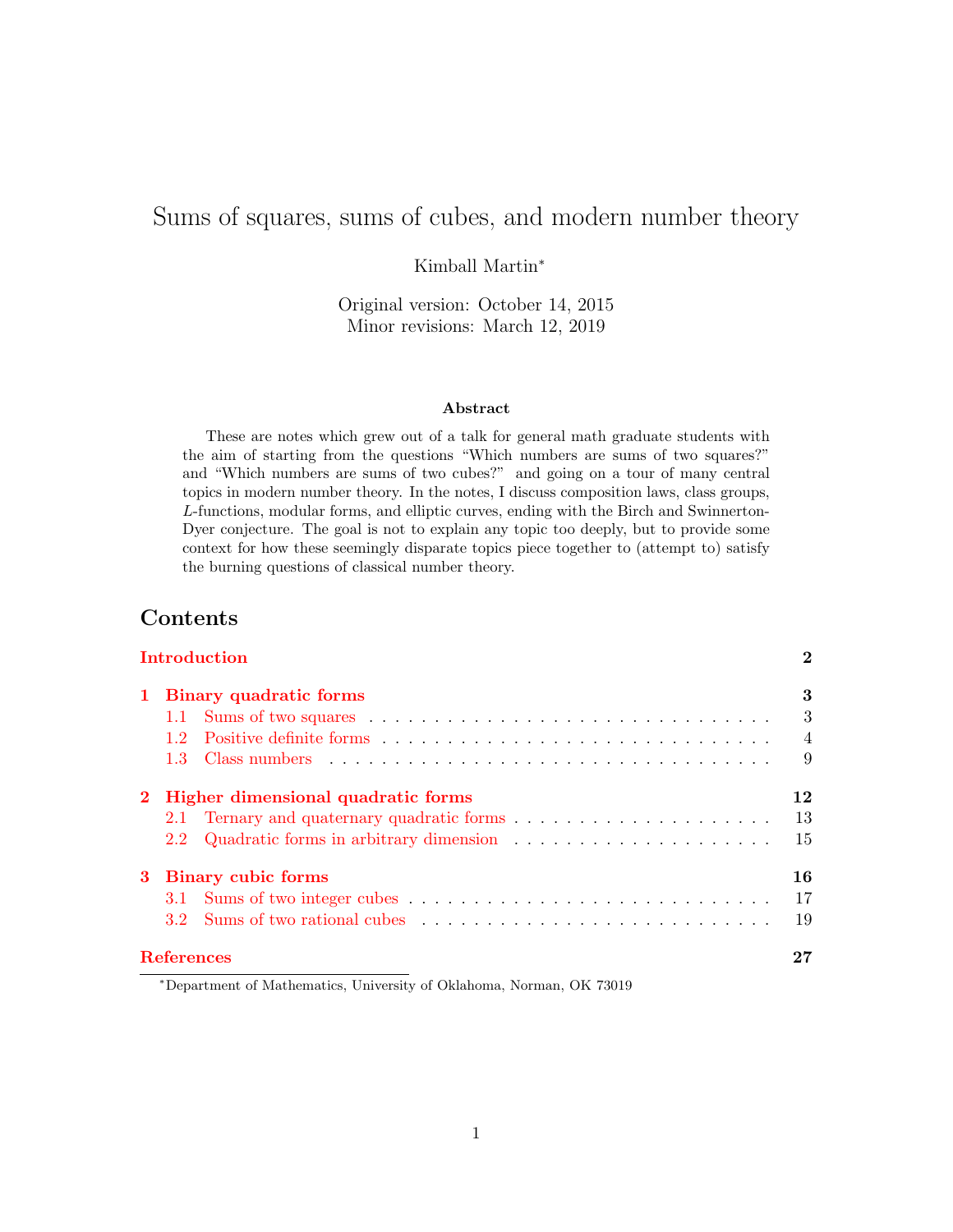# <span id="page-1-0"></span>Introduction

Number theory is about solving diophantine equations, usually in  $\mathbb Z$  or in  $\mathbb Q$ . These are equations of the form

<span id="page-1-1"></span>
$$
P(x_1, \ldots, x_k) = n,\tag{1}
$$

where P is a polynomial with integer coefficients, and  $n \in \mathbb{Z}$ . Given such an equation, there are a couple of basic questions we can ask:

<span id="page-1-3"></span>**Question 1.** Does [\(1\)](#page-1-1) have a solution? (over  $\mathbb{Z}$  or over  $\mathbb{Q}$ )

<span id="page-1-4"></span>**Question 2.** How many solutions does [\(1\)](#page-1-1) have? (over  $\mathbb{Z}$  or over  $\mathbb{Q}$ )

Note the second question is a refinement of the first—the first question is just asking whether the answer to the second question is nonzero or not, and occasionally it turns out that the easiest way of answering the first question is by trying to answer the second.

We will focus on several explicit examples, such as  $P(x,y) = x^2 + y^2$ ,  $P(x_1,...,x_k) =$  $x_1^2 + \cdots + x_k^2$  and  $P(x, y) = x^3 + y^3$ . The first two, each term having degree 2, are called quadratic forms, and the latter example is called a cubic form. For these polynomials, the first question just reads: what numbers are sums of two squares? what numbers are sums of r squares? and what numbers are sums of two cubes?

Besides their aesthetic appeal, exploring these questions will lead us on a safari adventure where, if you keep your eyes open, you'll get a glimpse of many fascinating ideas in mathematics. During this tour, you can spy things like class groups, L-functions, modular forms and elliptic curves in their natural habitat, and gain an appreciation for how they interact and coexist within the world of number theory.

As mentioned in the abstract, these notes are based on a talk aimed at first and second year math grad students at the University of Oklahoma in October 2015. Of course, there are many more details here than what I could fit into a one-hour talk.<sup>[1](#page-1-2)</sup> (The talk covered sums of two squares, brief remarks on more general binary quadratic forms, and then focused on sums of two cubes.) I hope that these notes may be of interest both to students without prior exposure to number theory, as well as those currently learning number theory, as number theory is big world with many different roads leading into it. (Since this was based on a talk for grad students, I assume some familiarity with abstract algebra, though a large part of the story can be understood without this.) Even many students who have taken a few number theory courses may not know every topic or connection I will mention here, so it may at least prove useful as a cartographical assistant. (And the details about sums of two cubes may not be known to many number theorists, including me.)

Feedback is welcome, as I hope to update and expand these notes someday, possibly including brief introductions to topics such as higher composition laws (à la Bhargava) and Siegel modular forms.

<span id="page-1-2"></span><sup>&</sup>lt;sup>1</sup>I did not expect the number of pages of these notes to reach the number of lines on a cubic surface, but it is not an unpleasing coincidence.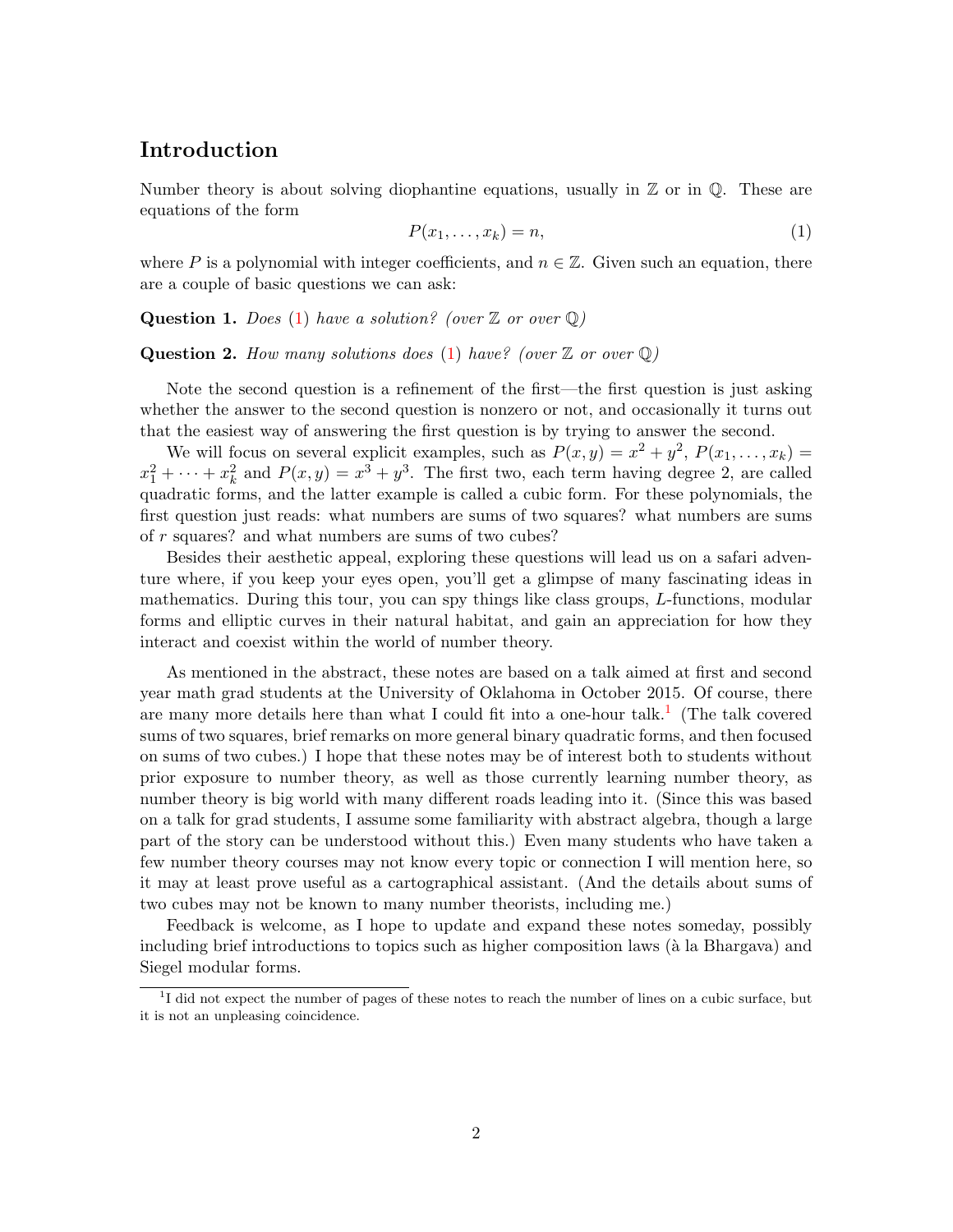### <span id="page-2-0"></span>1 Binary quadratic forms

My primary reference in preparing this section was my Number Theory II notes [\[Marb\]](#page-26-0), which lists additional references.

### <span id="page-2-1"></span>1.1 Sums of two squares

Let's start with the basic question: which numbers are sums of two squares, i.e., what integers  $n$  satisfy

<span id="page-2-2"></span>
$$
x^2 + y^2 = n, \qquad x, y \in \mathbb{Z}.
$$
 (2)

It is clear that we need  $n \geq 0$ . We do not require both  $x, y$  to be nonzero, so any square is a sum of two squares by taking y, say, to be 0. For  $n \leq 10$ , we see that 0, 1, 2, 4, 5, 8, 9, 10 are all sums of two squares, but 3, 6, 7 are not.

The first key to solving this problem comes from Brahmagupta's composition law (7th c.):

<span id="page-2-3"></span>
$$
(x2 + my2)(z2 + mw2) = (xz + myw)2 + m(xw - yz)2.
$$
 (3)

We only need the  $m = 1$  case (which goes back to Diophantus, 4th c.) for  $x^2 + y^2$ , but it may be interesting to see one gets a similar law for the forms  $x^2 + my^2$ . This law for  $m = 1$  says that if two numbers are sums of two squares, then their product is also. In other words, we can *compose* solutions to  $x^2 + y^2 = n_1$  and  $x^2 + y^2 = n_2$  to get a solution to  $x^2 + y^2 = n_1 n_2$ .

Using this, we can reduce the problem to solving  $(2)$  when  $n = p$  is prime. To explain the reduction in the most basic setting, let's just consider [\(2\)](#page-2-2) when  $n = pq$  is a product of two primes. First, if p and q are both sums of two squares then  $(3)$  tells us so is pq. Then we need to understand what happens when either one or both  $p$  and  $q$  are not sums of two squares. One case is obvious: for  $p = q$ , we get  $pq = p^2$  is a sum of two squares whether p and q are sums of squares or not.

Here is a nice framework to understand this reduction. Having a solution to [\(2\)](#page-2-2) means we have a factorization,

$$
(x+iy)(x-iy) = n, \qquad x, y \in \mathbb{Z},
$$

of n into 2 "smaller" numbers in  $\mathbb{Z}[i]$ . One way to measure the size of a number in  $\mathbb{Z}[i]$ comes from undoing our factorization: the norm of  $\alpha = x + iy \in \mathbb{Z}[i]$  (or more generally, in  $\alpha \in \mathbb{Q}(i)$  is

$$
N(\alpha) = \alpha \bar{\alpha} = (x + iy)(x - iy) = x^2 + y^2.
$$

(Here  $\alpha \mapsto \bar{\alpha}$  denotes Galois conjugation in  $\mathbb{Q}(i)/\mathbb{Q}$ , which happens to coincide with complex conjugation in this case, but it will be different for real quadratic extensions like  $\mathbb{Q}(\sqrt{2})/\mathbb{Q}$ .) Hence  $N(\alpha)$  is the square of the length of the vector from 0 to  $\alpha$  in the complex plane. Note we can rephrase [\(2\)](#page-2-2) having a solution as saying n is a norm from  $\mathbb{Z}[i]$ . It is easy to check that the norm is multiplicative, which gives us Brahmagupta's composition law [\(3\)](#page-2-3) when  $m = 1$ .

Now suppose  $n = pq$  where p is not a sum of two squares and q is another prime. Then we have a factorization  $n = (x + iy)(x - iy)$  with  $x, y \neq 0$ . This give us two factorizations of n:

$$
n = (x + iy)(x - iy) = pq.
$$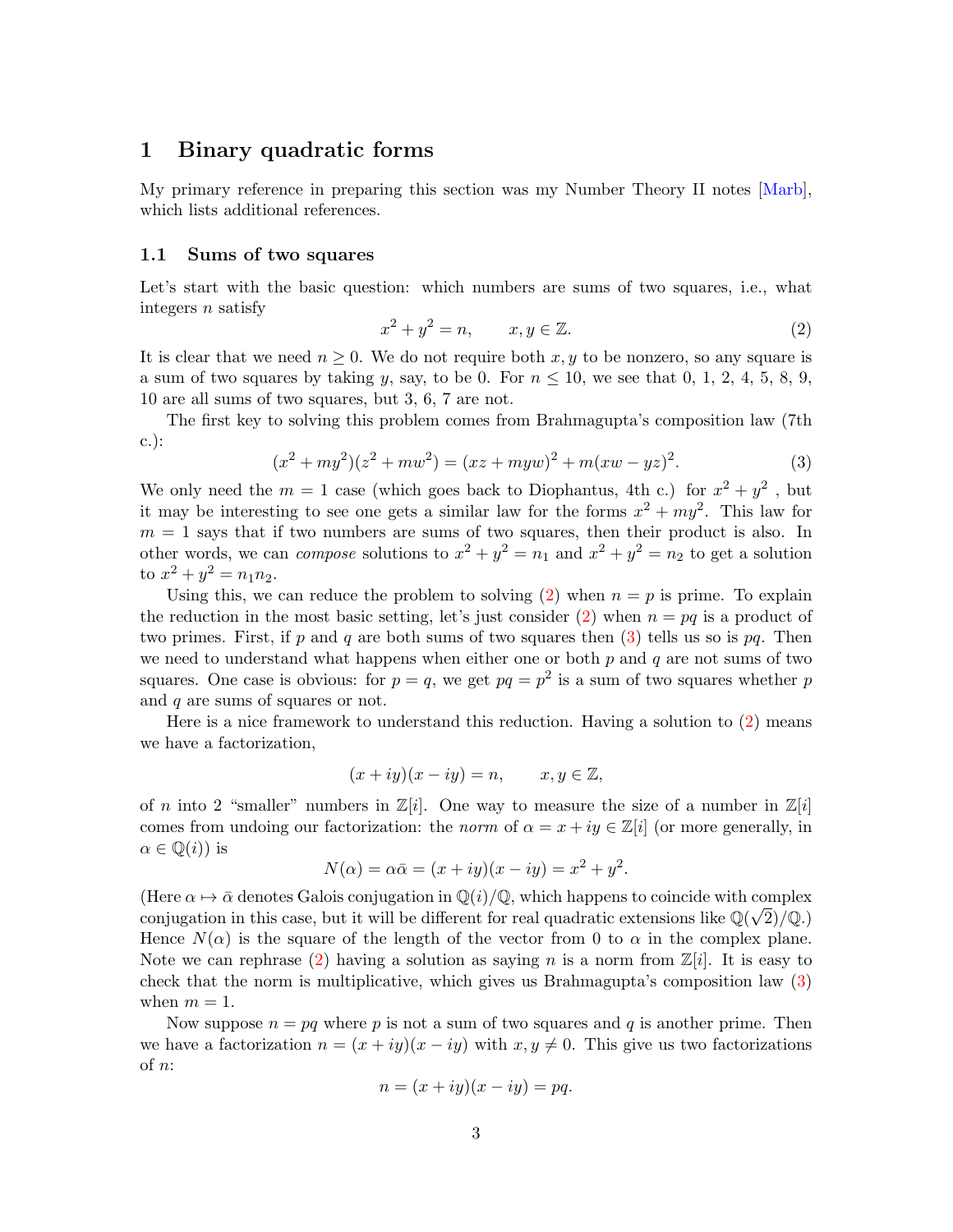One can define a notion of primes in  $\mathbb{Z}[i]$ , and the important feature for us is that  $\mathbb{Z}[i]$  also has unique factorization into primes. Since p is not a sum of two squares, it doesn't factor into "smaller" numbers in  $\mathbb{Z}[i]$ , i.e., p remains prime in  $\mathbb{Z}[i]$ . However p cannot divide  $x \pm iy$ (i.e.,  $\frac{x\pm iy}{p} \notin \mathbb{Z}[i]$ ), so the prime factorization of  $(x+iy)(x-iy)$  is "not compatible" with the factorization pq, contradicting the uniqueness of prime factorization. That is, pq is not a sum of two squares. More generally, this kind of argument shows that if  $p$  is not a sum of two squares, then  $n = p^e m$  is not a sum of two squares if e is odd and  $gcd(p, m) = 1$ .

Thus solving the two squares problem for  $n = p$  will yield the answer for general  $n \in \mathbb{N}$ , and here is the answer.

<span id="page-3-2"></span>**Theorem 1.1** (Fermat (1640)). A prime p is a sum of two squares if and only if  $p \equiv$ 1 mod 4 or  $p = 2$ . More generally, a positive integer n is a sum of two squares if and only if any prime factor of n which is 3 mod 4 occurs to an even power in the prime factorization of n.

One way to go about proving this is to think about which primes  $p \in \mathbb{N}$  factor in  $\mathbb{Z}[i]$ , or equivalently, whether p is a norm from  $\mathbb{Z}[i]$ . Some work is involved, and we won't do it here. However, I want to point out that this gives us an example of an important principle, which we'll come back to in our next example. Namely, Fermat's theorem says that  $x^2 + y^2 = p$  has a solution if and only if there are no local obstructions, i.e., if and only if  $x^2 + y^2 \equiv p \mod m$ has a solution for all m. In fact, there's only one important m to check:  $m = |\Delta| = 4$ , where  $\Delta = -4$  is the discriminant (see the next section).

That is, consider  $x^2 + y^2 \equiv p \mod 4$ . The only possibilities for  $x^2, y^2 \mod 4$  are 0 and 1, hence we always have  $x^2 + y^2 \equiv 0, 1, 2 \mod 4$ . A prime p is never 0 mod 4, and only 2 mod 4 for  $p = 2$ . We call this kind of priniciple, where "local" (mod m) solvability is equivalent to "global" (over  $\mathbb Z$  or  $\mathbb Q$ ) solvability a *local-global principle*.<sup>[2](#page-3-1)</sup>

Regarding our second question, up to interchanging x and y and multiplying x and y by  $\pm 1$ , one can show that there is only one way to write  $p = x^2 + y^2$  for  $p \equiv 1 \mod 4$ .

### <span id="page-3-0"></span>1.2 Positive definite forms

Having treated  $x^2 + y^2$ , we can ask about similar quadratic forms in x and y such as  $x^2 + 2y^2$ or  $x^2 - xy + y^2$ . Given such a form Q, it is not true that a composition law like the one in [\(3\)](#page-2-3), nor is it true that a local-global principle holds (i.e., one can not determine numbers, or even just primes, represented by general forms just by taking congruences). Nevertheless, Gauss in his youth discovered a miraculous composition law on collections of such forms. In modern terminology—he defined a group law on appropriate collections of quadratic forms. Moreover, one has a local-global principle for these groups of forms.

A binary quadratic form (over Z) is a polynomial of the form  $Q(x, y) = ax^2 + bxy + cy^2$ , where  $a, b, c \in \mathbb{Z}$  and not all of a, b, c are 0. An important invariant is the *discriminant* is  $\Delta = b^2 - 4ac.$ 

Let  $\Delta$  < 0 and  $\mathcal{F}(\Delta)$  be the set of *positive definite* binary quadratic forms of discriminant ∆. Positive definite means forms which only take on positive (or zero) values, so we exclude

<span id="page-3-1"></span><sup>&</sup>lt;sup>2</sup>Note this local-global principle does not apply to the general equation  $x^2 + y^2 \equiv n \mod 4$ . E.g., take  $n = 3 \cdot 7$ . Since 3 and 7 are both 3 mod 4, they are not sums of two squares, so neither is their product. However  $3 \cdot 7 \equiv 1 \mod 4$ , which is a sum of two squares mod 4.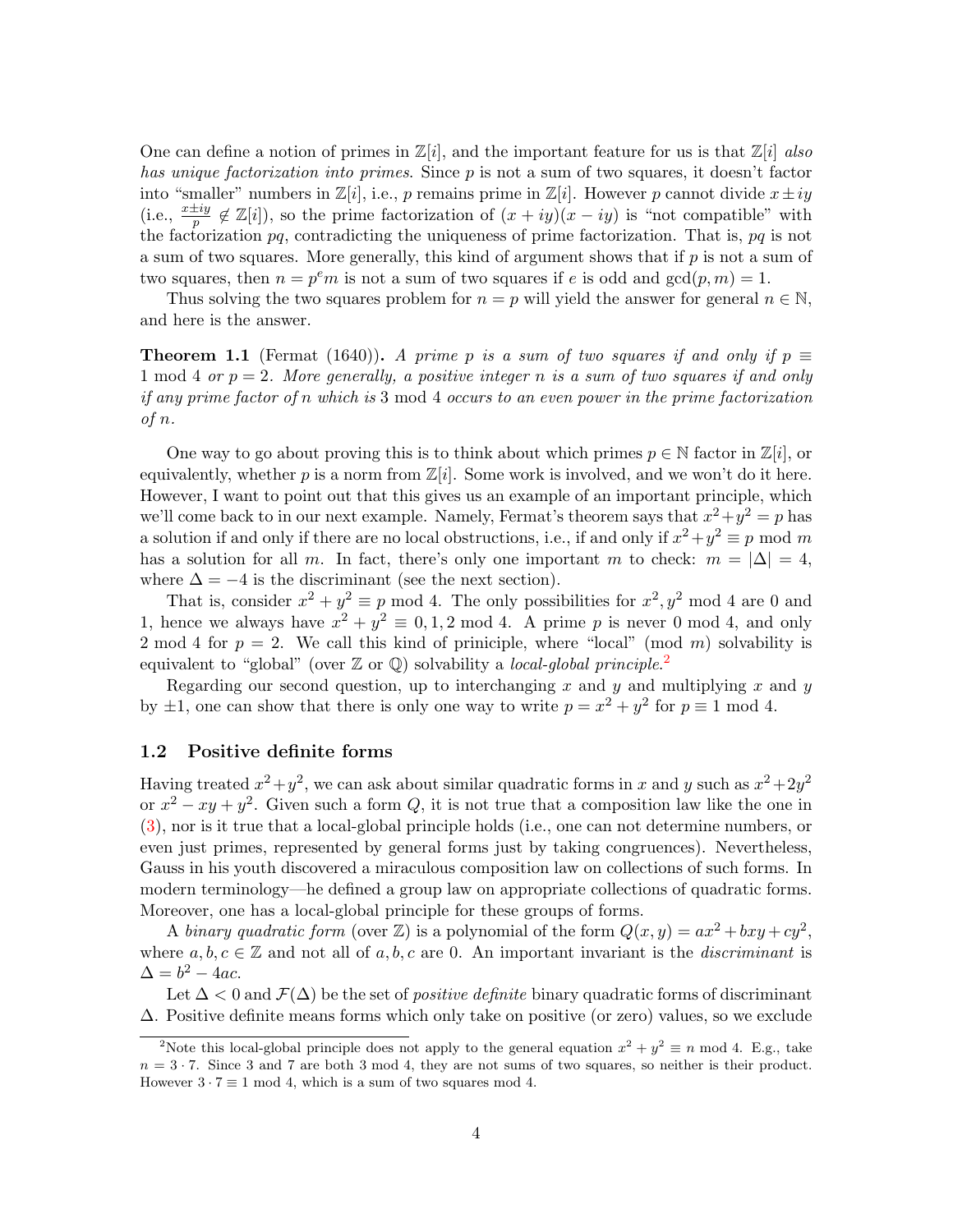negative definite forms like  $-x^2 - y^2$  (which only take on zero or negative values). The condition  $\Delta$  < 0 implies that our form is either positive or negative definite, and not something which takes on both positive and negative values like xy or  $x^2 - y^2$ , which are called *indefinite* forms.<sup>[3](#page-4-0)</sup> (The theory of negative definite forms will follow from the that of positive definite forms.) Given one such form  $Q(x, y)$  and  $\tau = \begin{pmatrix} a & b \\ c & d \end{pmatrix} \in SL_2(\mathbb{Z})$  (the group of integral  $2 \times 2$  matrices with determinant 1), we can define

$$
Q^{\tau}(x,y) = Q(x',y'), \quad \begin{pmatrix} x' \\ y' \end{pmatrix} = \begin{pmatrix} a & b \\ c & d \end{pmatrix} \begin{pmatrix} x \\ y \end{pmatrix}.
$$

In other words,  $Q^{\tau}$  is just obtained from Q by an invertible linear change of variables. It will also be a positive definite binary quadratic form of discriminant  $\Delta$ , and an integer n will be represented by  $Q^{\tau}$  (i.e.,  $Q^{\tau}(x, y) = n$  has a solution) if and only if it is represented by  $Q$ .

Thus the action of  $SL_2(\mathbb{Z})$  defines an equivalence relation on  $\mathcal{F}(\Delta)$ , called proper equivalence. Define the set  $Cl(\Delta)$  of form classes to be the set of proper equivalence classes of  $\mathcal{F}(\Delta)$ . Any  $Q \in \mathcal{F}(\Delta)$  is properly equivalent to exactly one reduced form  $ax^2 + bxy + cy^2$ , i.e., a form with  $|b| \le a \le c$ . It is easy to see the number of reduced forms of a fixed discriminant must be finite, whence  $Cl(\Delta)$  is finite.

**Theorem 1.2** (Gauss (1798?)). Cl( $\Delta$ ) is a finite abelian group, called the form class group of discriminant  $\Delta$ .

The order  $h(\Delta)$  of Cl( $\Delta$ ) is called the *class number*.

Here is a classical way to define Gauss composition. Suppose  $Q_1(x,y) = a_1x^2 + b_1xy +$  $c_1y^2$  and  $Q_2(x,y) = a_2x^2 + b_2xy + c_2y^2$  have discriminant  $\Delta$  and satisfy  $b_1 = b_2 = b$  for some b,  $a_1|c_2$  and  $a_2|c_1$ . (The notation  $a|c$  means a divides c.) Then  $\frac{c_2}{a_1} = \frac{c_1}{a_2}$  $\frac{c_1}{a_2} = c$  for some c, and we define the composition  $Q_1Q_2 = Q_3$  to be the form  $Q_3(x, y) = a_1a_2x^2 + bxy + cy^2$ . Then the identity

$$
(a_1x_1^2 + bx_1y_1 + c_1y_1^2)(a_1x_2^2 + bx_2y_2 + c_2y_2^2) = a_1a_2x^2 + bxy + cy^2,
$$

where  $x = x_1x_2 - cy_1y_2$  and  $y = a_1x_1y_2 + a_2y_1x_2 + by_1y_2$  tells us this is a composition law in Brahmagupta's sense, i.e., if  $Q_1$  represents  $n_1$  and  $Q_2$  represents  $n_2$ , then one can compose the solutions to get that  $Q_3$  represents  $n_1n_2$ . Then one can show that given any proper equivalence classes in Cl( $\Delta$ ), one can choose  $Q_1$  and  $Q_2$  as above, and the composition respects proper equivalence classes.

A more insightful way of understanding Gauss composition is in terms of ideal classes. √ Suppose  $\Delta$  is the discriminant of the quadratic field  $K = \mathbb{Q}(\sqrt{\Delta})$ , then one can define a correspondence between  $\mathcal{F}(\Delta)$  and ideals of the ring of integers  $\mathcal{O}_K$  of K which induces an isomorphism of Cl( $\Delta$ ) with the ideal class group Cl( $\mathcal{O}_K$ ).<sup>[4](#page-4-1)</sup> I will describe this correspondence in our example below.

<span id="page-4-0"></span><sup>&</sup>lt;sup>3</sup>The most famous indefinite binary quadratic form is  $x^2 - dy^2$ ,  $d > 0$ , which is appears in Pell's equation  $x^2 - dy^2 = \pm 1$ . Solutions to Pell's equation are interesting because they provide good rational approximations  $x - ay = \pm 1$ . Solutions to Feli s equ<br>to  $\sqrt{d}$  for large y, since  $d = \frac{x^2}{y^2} \mp \frac{1}{y^2}$ .

<span id="page-4-1"></span><sup>&</sup>lt;sup>4</sup>This also works if  $\Delta$  is not a fundamental discriminant, i.e., not the discriminant of some  $\mathcal{O}_K$ , by replacing the ring of integers in  $K = Q(\sqrt{\Delta})$  with a quadratic order  $\mathcal{O}_{\Delta}$  of discriminant  $\Delta$ , which will be a subring of  $\mathcal{O}_K$ .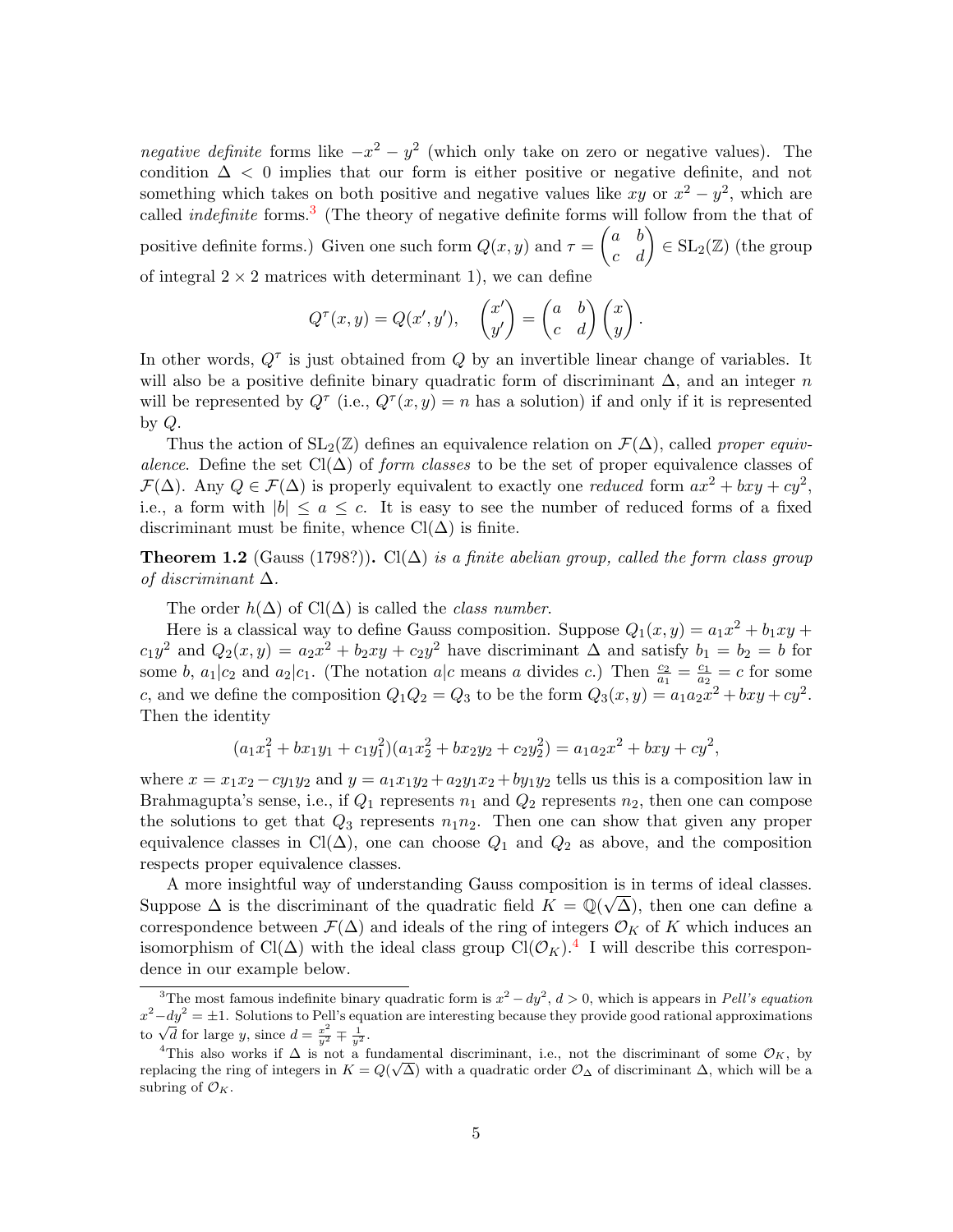**Example 1.3.** When  $\Delta = -4$ , we can compute there is only reduced form:  $x^2 + y^2$ , so  $h(-4) = 1$  and Cl(-4) just consists of the (class of)  $x^2 + y^2$ .

**Example 1.4.** When  $\Delta = -8$ , there is only one reduced form  $x^2 + 2y^2$ .

<span id="page-5-2"></span>**Example 1.5.** When  $\Delta = -3$ , again there is only one reduced form  $x^2 - xy + y^2$ .

**Example 1.6.** When  $\Delta = -20$ , there are two reduced forms,  $Q_1(x,y) = x^2 + 5y^2$  and  $Q_2(x,y) = 2x^2 + 2xy + 3y^2$ , and the composition is such that  $Q_2^2 = Q_1$ . (Note, we know  $Q_1^2 = Q_1$  by  $(3).$  $(3).$ 

<span id="page-5-0"></span>**Example 1.7.** When  $\Delta = -23$ , we get  $h(-23) = 3$  and the reduced forms are  $Q_1(x, y) =$  $x^2 + xy + 6y^2$ ,  $Q_2(x, y) = 2x^2 - xy + 3y^2$ , and  $Q_3(x, y) = 2x^2 + xy + 3y^2$ . So Cl(-23) is a cyclic group of order 3, generated by  $Q_2$  or  $Q_3$  and  $Q_1$  is the identity.

For the rest of this section, let me discuss the case of  $\Delta = -23$ , as I think it is more interesting than the  $\Delta = -20$  example (or the class number 1 examples), though the general ideas apply to will arbitrary negative discriminants  $\Delta$ . So take  $\Delta = -23$  and  $Q_1, Q_2, Q_3$  as in [Example 1.7.](#page-5-0)

Example 1.1.<br>Here the associated imaginary quadratic field is  $K = \mathbb{Q}(\sqrt{\Delta}) = \mathbb{Q}(\sqrt{\Delta})$  $\overline{-23}$ ). The right analogue of the integers Z is the *ring of integers*  $\mathcal{O}_K = \mathbb{Z}[\frac{1+\sqrt{-23}}{2}]$  $\frac{2}{2}$ . We have a norm  $N: K \to \mathbb{Q}$  given by

$$
N(a + b\sqrt{-23}) = a^2 + 23b^2, \qquad a, b \in \mathbb{Q}
$$

It's easy to check that for  $\alpha \in \mathcal{O}_K$ ,  $N(\alpha) \in \mathbb{Z}$ . It turns out  $\mathcal{O}_K$  is the largest ring in K for which this is true, and is one reason why  $\mathcal{O}_K$  is nicer to work with than the subring  $\mathbb{Z}[\sqrt{-23}]$ .<sup>[5](#page-5-1)</sup> We say two nonzero ideals  $\mathcal{I}, \mathcal{J} \subset \mathcal{O}_K$  are equivalent, and write  $\mathcal{I} \sim \mathcal{J}$ , if  $a\mathcal{I} = b\mathcal{J}$  for some  $a, b \in \mathcal{O}_K - \{0\}$ . Note  $\mathcal{I} \sim \mathcal{O}_K$  if and only if  $\mathcal{I} = a\mathcal{O}_K$  for some nonzero  $a \in \mathcal{O}_K$ , i.e., if and only if  $\mathcal I$  is principal. The product  $\mathcal I\mathcal J$  is the ideal generated by elements of the form ab, where  $a \in \mathcal{I}, b \in \mathcal{J}$ . This product defines a commutative group law on  $Cl(\mathcal{O}_K)$ , the set of nonzero ideals of  $\mathcal{O}_K$  modulo equivalence (i.e., modulo principal ideals). We call  $Cl(\mathcal{O}_K)$  the *(ideal) class group of K*. Write [*I*] for the equivalence class of I. Then  $[\mathcal{O}_K]$  is the group identity and  $[\mathcal{I}]^{-1}$  means the class of some  $\mathcal J$  such that  $\mathcal{I}\mathcal{J}$  is principal.

An important theorem in algebraic number theory is that  $\mathcal{O}_K$  has unique factorization of ideals into prime ideals. If all ideals are principal, then this means one has unique factorization of numbers in  $\mathcal{O}_K$  into irreducible (prime) elements. In fact,  $\mathcal{O}_K$  has unique factorization (of numbers) if and only if the class number  $h_K := |\text{Cl}(\mathcal{O}_K)| = 1$ .

For our specific  $K = \mathbb{Q}(\sqrt{-23})$ , one can check that there are 3 ideal classes, represented by  $\mathcal{I}_1 = \mathcal{O}_K, \mathcal{I}_2 = (2, \frac{1+\sqrt{-23}}{2})$  $\left(\frac{\sqrt{-23}}{2}\right)$  and  $\mathcal{I}_3 = \left(2, \frac{1-\sqrt{-23}}{2}\right)$  $\frac{\sqrt{2}}{2}$ ). The group law is such that this is the group of order 3 with  $\mathcal{I}_1$  being the identity. Given some ideal  $\mathcal{I} = \mathbb{Z}\alpha \oplus \mathbb{Z}\beta$ , we can associate the quadratic form  $Q_{\mathcal{I}}(x, y) = N(\alpha x - \beta y)/N(\mathcal{I})$ . (Really,  $Q_{\mathcal{I}}$  depends on the basis  $\{\alpha, \beta\}$  of I, but the proper equivalence class of  $Q_{\mathcal{I}}$  does not.) I won't define the norm of an ideal, but just tell you  $N(\mathcal{I}_1) = 1$  and  $N(\mathcal{I}_2) = N(\mathcal{I}_3) = 2$ . Using this we compute

<span id="page-5-1"></span> $^{5}$ Th ring  $\mathbb{Z}[\sqrt{-23}]$  is the order of discriminant  $-23 \cdot 4$ , and would be the right thing to work with for forms like  $x^2 + 23y^2$ . Incidentally,  $h(-92) = 6$ .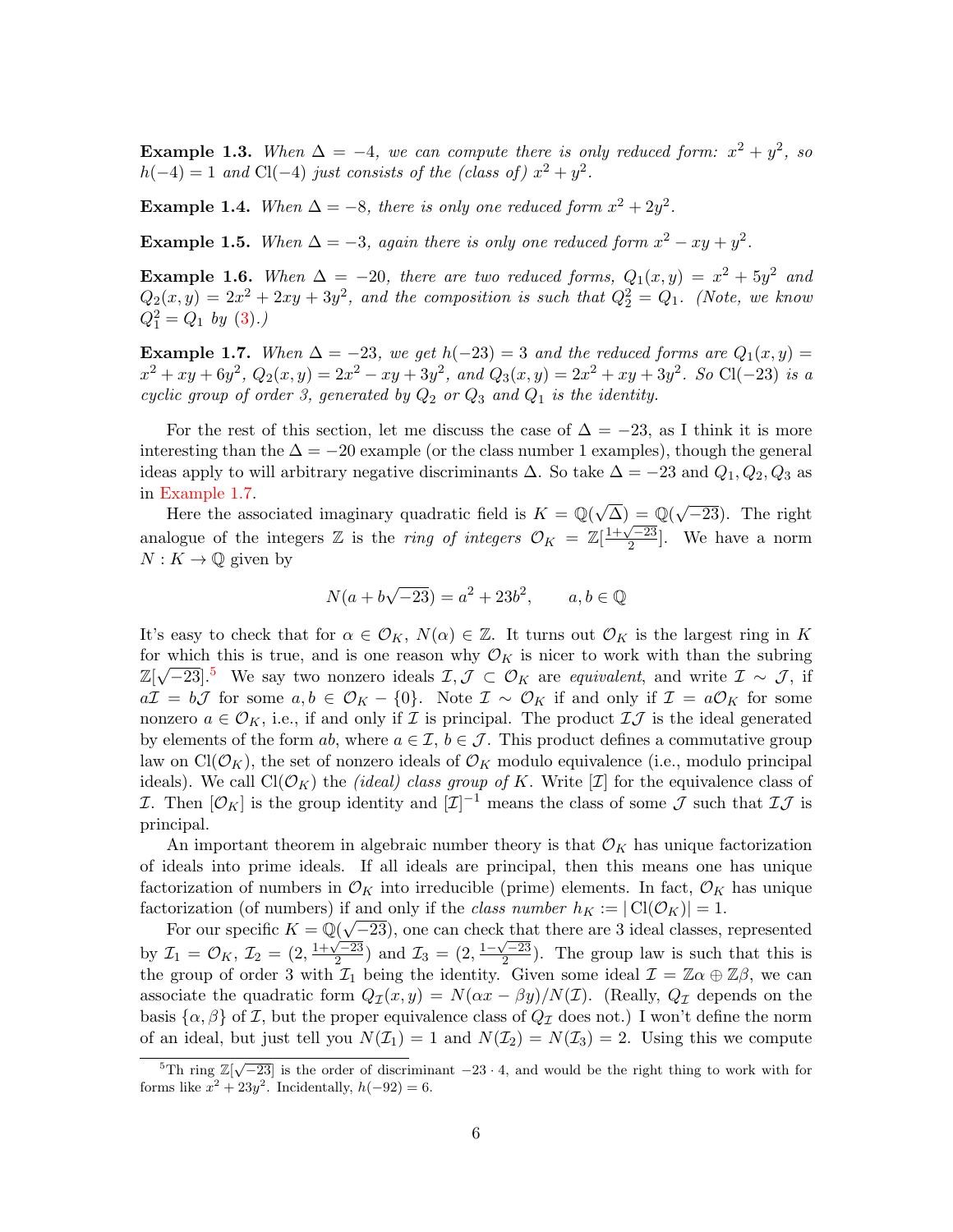that  $Q_{\mathcal{I}_i} = Q_i$  for  $i = 1, 2, 3$ , for appropriate choice of bases. E.g., for  $\mathcal{I}_1$ , take  $\alpha = 1$  and  $\beta = -\frac{1+\sqrt{-23}}{2}$  $\frac{\sqrt{-23}}{2}$ . Then

$$
Q_{\mathcal{I}_1} = N(x + \frac{1 + \sqrt{-23}}{2}y) = x^2 + xy + 6y^2 = Q_1.
$$

This correspondence defines an isomorphism  $Cl(\mathcal{O}_K) \simeq Cl(-\Delta)$  (or we can take this as the definition of composition of quadratic forms). The correspondence the other way is easier to describe: we can map quadratic forms to ideals by

$$
Q: ax2 + bxy + cy2 \rightarrow \mathcal{I}_Q = (a, \frac{b - \sqrt{\Delta}}{2}).
$$

At the level of equivalence classes, this correspondence is the inverse to the map  $\mathcal{I} \mapsto Q_{\mathcal{I}}$ above.

Our main motivating question is: when does some  $Q_i$  represent a prime  $p$ ? Here the local-global principle that we used when  $\Delta = -4$  need to be modified. We can't determine whether a single  $Q_i$  represent p by knowing if it does mod  $|\Delta|$ , but we can determine whether at least one of  $Q_1, Q_2, Q_3$  represent p by considerations mod  $|\Delta|$ . In fact, one can prove a precise formula!

Let  $r_{Q_i}(n)$  denote the number of representations of n by  $Q_i$ , i.e., the number of solutions in  $\mathbb{Z} \times \mathbb{Z}$  to  $Q_i(x, y) = n$ . For simplicity, I will just state the following result in the case  $n = p$  odd.

**Theorem 1.8** (Dirichlet's mass formula). For  $\Delta = -23$  and p odd, we have

$$
r_{\Delta}(p) := r_{Q_1}(p) + r_{Q_2}(p) + r_{Q_3}(p) = 2\left(1 + \left(\frac{\Delta}{p}\right)\right).
$$

Here  $\left(\frac{a}{n}\right)$  $\frac{a}{p}$ ) is the *Legendre symbol*, which is 0 if p divides a; otherwise it is  $\pm 1$  according to whether  $\alpha$  is a square mod  $p$  or not. To compute this explicitly, we use quadratic reciprocity (also proved by Gauss, and widely considered the crown jewel of elementary number theory), which says  $\left(\frac{p}{q}\right)$  $\binom{p}{q} = (-1)^{(p-1)(q-1)/4} \binom{q}{p}$  $\binom{q}{p}$  for p, q odd primes. In this case, it gives

$$
\left(\frac{\Delta}{p}\right) = \left(\frac{-1}{p}\right)\left(\frac{23}{p}\right) = (-1)^{\frac{p-1}{2}}\left(\frac{-1}{p}\right)\left(\frac{p}{23}\right) = \left(\frac{p}{23}\right).
$$

(The last equality comes from the first supplementary law of quadratic reciprocity, which says  $\left(\frac{-1}{p}\right) = 1$  if and only if  $p \equiv 1 \mod 4$ .) Thus an odd prime p is represented by some form in  $Cl(\Delta)$  if and only if p is a square mod 23. Explicitly, the squares mod 23 are  $\{0, 1, 2, 3, 4, 6, 8, 9, 12, 13, 16, 18\}$ . See [Table 1](#page-7-0) for values of  $r_{Q_i}(p)$  for  $p < 150$  a square mod 23.

There are a couple of things we can observe from [Table 1.](#page-7-0) If  $p$  is a square mod 23, either  $Q_1$  represents p or both  $Q_2$  and  $Q_3$  do, but not all of  $Q_1$ ,  $Q_2$  and  $Q_3$  do. One can prove this using the above theorem (since  $r\Delta(p) \leq 4$ ) together with a linear transformation (in  $GL_2(\mathbb{Z})$  but not  $SL_2(\mathbb{Z})$  relating  $Q_2$  and  $Q_3$ . This is not true for general n—already  $n = 4$  is represented by each  $Q_i$ . However, the residue class of p mod 23 does not determine whether  $Q_1$  or  $Q_2$  and  $Q_3$  represent p: 59  $\equiv$  13 mod 23 and  $Q_1$  represents 59, whereas  $Q_2$  and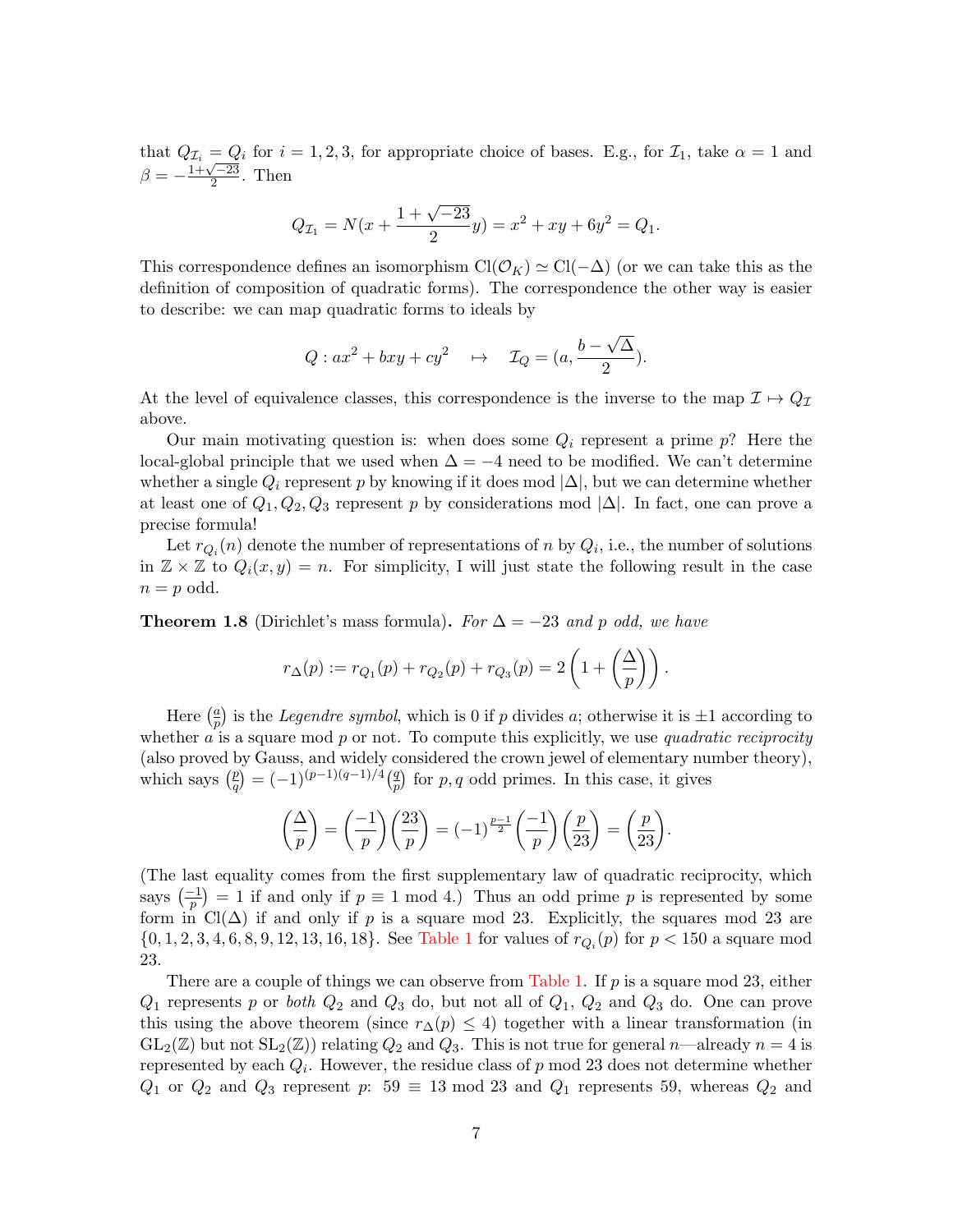| $\boldsymbol{p}$ | $p \mod 23$    | $r_{Q_1}(p)$   | $r_{Q_2}(p)$   | (p)<br>$r_{\mathcal{Q}_{3}}$ | $r_{\Delta}(p)$ |
|------------------|----------------|----------------|----------------|------------------------------|-----------------|
| $\overline{2}$   | $\overline{2}$ | $\Omega$       | $\overline{2}$ | $\overline{2}$               | 4               |
| 3                | 3              | 0              | $\overline{2}$ | $\overline{2}$               | 4               |
| 13               | 13             | $\overline{0}$ | $\overline{2}$ | $\overline{2}$               | 4               |
| $\bf 23$         | $\overline{0}$ | $\overline{2}$ | $\Omega$       | $\theta$                     | $\overline{2}$  |
| 29               | 6              | 0              | $\overline{2}$ | $\overline{2}$               | 4               |
| 31               | 8              | $\overline{0}$ | $\overline{2}$ | $\overline{2}$               | $\overline{4}$  |
| 41               | 18             | 0              | $\overline{2}$ | $\overline{2}$               | 4               |
| 47               | $\mathbf{1}$   | 0              | $\overline{2}$ | $\overline{2}$               | 4               |
| 59               | 13             | $\overline{4}$ | $\theta$       | $\overline{0}$               | 4               |
| 71               | $\overline{2}$ | 0              | $\overline{2}$ | $\overline{2}$               | 4               |
| 73               | $\overline{4}$ | 0              | $\overline{2}$ | $\overline{2}$               | 4               |
| 101              | 9              | $\overline{4}$ | $\theta$       | $\overline{0}$               | 4               |
| 127              | 12             | $\overline{0}$ | $\overline{2}$ | $\overline{2}$               | 4               |
| 131              | 16             | 0              | $\overline{2}$ | $\overline{2}$               | 4               |
| 139              | $\mathbf{1}$   | 0              | $\overline{2}$ | $\overline{2}$               | 4               |

<span id="page-7-0"></span>Table 1: Number of representations of small n by reduced forms of discriminant  $\Delta = -23$ 

Q<sup>3</sup> represent 13. So the local-global principle cannot be applied at the level of individual forms—each  $Q_i$  represents 13 in  $\mathbb{Z}/23\mathbb{Z}$  (in fact, the forms are equivalent in  $\mathbb{Z}/23\mathbb{Z}$ ), but not every prime  $p \equiv 13 \mod 23$  in  $\mathbb{Z}$ .

We remark that in general the local-global principle will apply at the level of an individual form if  $Cl(\Delta)$  has only one element, i.e., if the class number  $h(\Delta) = 1$ . So if  $\Delta$  is the discriminant of some ring of integers (or order)  $\mathcal{O}_K$ , then  $\mathcal{O}_K$  having unique factorization (like  $\Delta = -4$  and  $\mathcal{O}_K = \mathbb{Z}[i]$  in our sum of two squares example) implies there is only one proper equivalence class of forms  $Q \in \text{Cl}(\Delta)$  and the local-global principle will apply to the individual form Q.

In fact, one can refine this so that the local-global principle applies to certain nice subsets of  $Cl(\Delta)$ . Each form class group can be partitioned into *genera* (plural of *genus*), and the local-global principle applies for each genus. Two forms being in the same genus means they are equivalent mod m for each m, and it suffices to check this for  $m = |\Delta|$ . In the case of  $\Delta = -23$ , there is only one genus, so we cannot separate  $Q_1$ ,  $Q_2$  and  $Q_3$ , but in the case of  $\Delta = -20$ , there are two classes of forms which are in separate genera, so one can apply the local-global principle for each form.<sup>[6](#page-7-1)</sup> (This is why I think  $\Delta = -23$  is more interesting.) In general, we can determine the primes represented by a given form of discriminant  $\Delta$  just by looking at congruences mod  $|\Delta|$  if each genus in Cl( $\Delta$ ) has size one. The phrase we usually use for this is "one class per genus." There is one class per genus if and only if  $Cl(\Delta)$  has no elements of order > 2, i.e.,  $Cl(\Delta) \simeq (\mathbb{Z}/2\mathbb{Z})^m$  for some m.

<span id="page-7-1"></span><sup>&</sup>lt;sup>6</sup>To go back to our earlier examples: for  $\Delta = -8$ ,  $p = x^2 + 2y^2$  if and only if  $p = 2$  or  $p \equiv 1, 3$ , mod 8; for  $\Delta = -3$ , we have  $p = x^2 - xy + y^2$  if and only if  $p = 3$  or  $p \equiv 1 \mod 3$ ; for  $\Delta = -20$ , we have  $p = x^2 + 5y^2$ if and only if  $p = 5$  or  $p \equiv 1, 9 \mod 20$  and  $p = 2x^2 + 2xy + 3y^2$  if and only if  $p = 2$  or  $p \equiv 3, 7 \mod 20$ .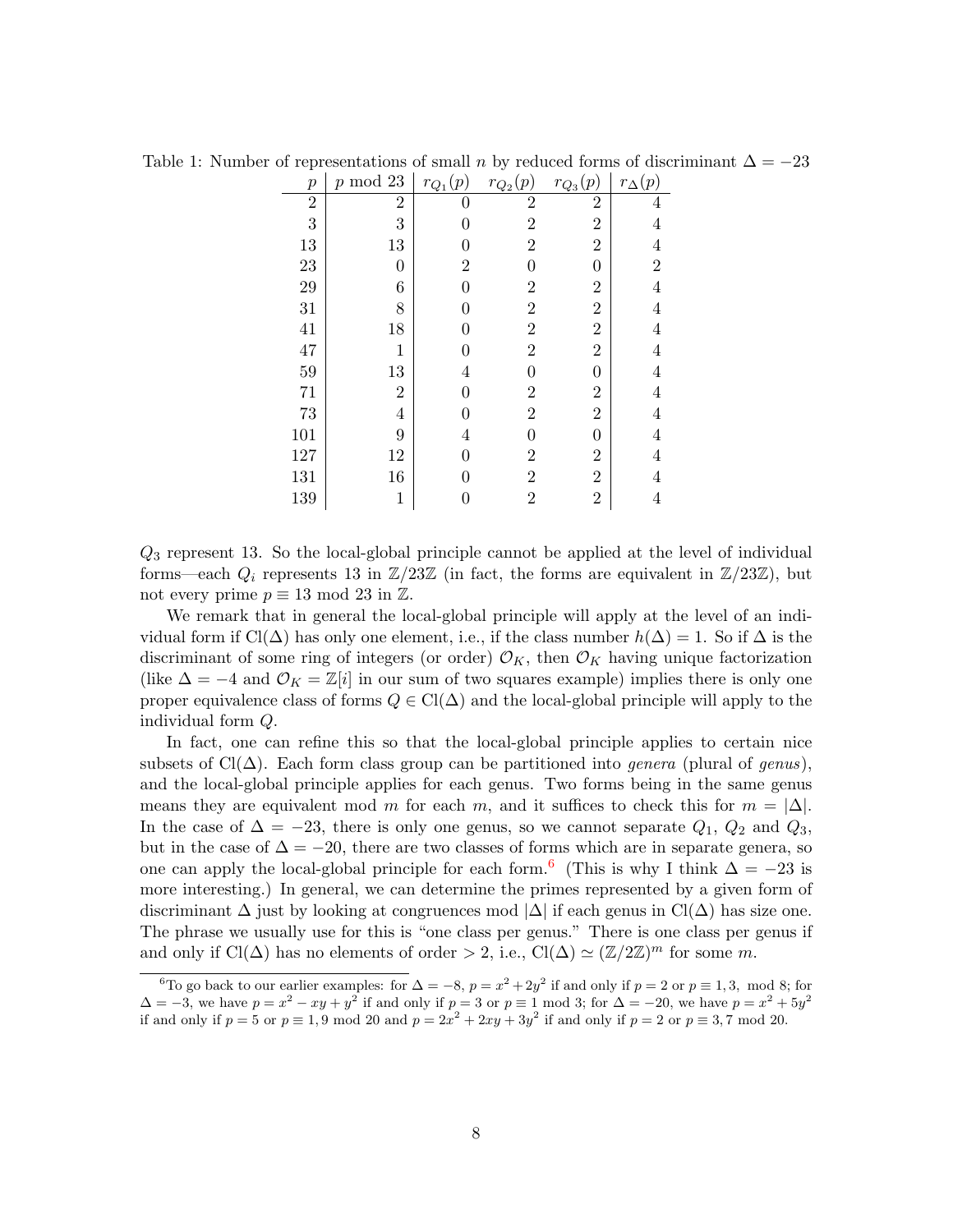| Δ       | $h(\Delta)$    | Δ       | $h(\Delta)$    | $\Delta$ | $h(\Delta)$    | Δ        | $h(\Delta)$    | $\Delta$ | $h(\Delta)$    | $\Delta$ | $h(\Delta)$      |
|---------|----------------|---------|----------------|----------|----------------|----------|----------------|----------|----------------|----------|------------------|
| $-3$    | 1              | $-52$   | $\overline{2}$ | $-103$   | 5              | $-152$   | 6              | $-203$   | 4              | $-252$   | 10               |
| $-4$    | $\mathbf 1$    | $-55$   | 4              | $-104$   | 6              | $-155$   | $\overline{4}$ | $-204$   | 8              | $-255$   | 12               |
| $-7$    | 1              | $-56$   | 4              | $-107$   | 3              | $-156\,$ | 8              | $-207$   | 9              | $-256$   | 8                |
| $-8\,$  | $\mathbf{1}$   | $-59\,$ | 3              | $-108$   | 6              | $-159$   | 10             | $-208$   | 6              | $-259$   | $\overline{4}$   |
| $-11$   | 1              | $-60$   | 4              | $-111$   | 8              | $-160$   | 6              | $-211$   | 3              | $-260$   | 8                |
| $-12$   | $\overline{2}$ | $-63$   | 5              | $-112$   | 4              | $-163$   | 1              | $-212$   | 6              | $-263$   | 13               |
| $-15$   | $\overline{2}$ | $-64$   | 4              | $-115$   | $\overline{2}$ | $-164$   | 8              | $-215$   | 14             | $-264$   | 8                |
| $-16$   | $\overline{2}$ | $-67$   | 1              | $-116$   | 6              | $-167$   | 11             | $-216$   | 8              | $-267$   | $\overline{2}$   |
| $-19$   | 1              | $-68$   | 4              | $-119$   | 10             | $-168$   | $\overline{4}$ | $-219$   | 4              | $-268$   | $\overline{4}$   |
| $-20\,$ | $\overline{2}$ | $-71$   | 7              | $-120$   | 4              | $-171$   | $\overline{5}$ | $-220$   | 8              | $-271$   | 11               |
| $-23$   | 3              | $-72$   | 3              | $-123$   | $\overline{2}$ | $-172$   | 4              | $-223$   | 7              | $-272$   | 12               |
| $-24$   | $\overline{2}$ | $-75$   | 3              | $-124$   | 6              | $-175$   | $\overline{7}$ | $-224$   | 12             | $-275$   | $\overline{5}$   |
| $-27$   | $\overline{2}$ | $-76$   | 4              | $-127$   | 5              | $-176$   | 10             | $-227$   | 5              | $-276$   | 8                |
| $-28\,$ | $\overline{2}$ | $-79$   | 5              | $-128$   | 7              | $-179$   | $\overline{5}$ | $-228$   | 4              | $-279$   | 15               |
| $-31$   | 3              | $-80$   | 6              | $-131$   | 5              | $-180$   | 6              | $-231$   | 12             | $-280$   | 4                |
| $-32\,$ | 3              | $-83$   | 3              | $-132\,$ | 4              | $-183$   | 8              | $-232$   | $\overline{2}$ | $-283$   | 3                |
| $-35\,$ | $\overline{2}$ | $-84$   | 4              | $-135\,$ | 8              | $-184$   | 4              | $-235$   | $\overline{2}$ | $-284$   | 14               |
| $-36$   | 3              | $-87$   | 6              | $-136$   | 4              | $-187$   | $\overline{2}$ | $-236$   | 12             | $-287$   | 14               |
| $-39\,$ | 4              | $-88$   | $\overline{2}$ | $-139\,$ | 3              | $-188$   | 10             | $-239$   | 15             | $-288$   | $\boldsymbol{9}$ |
| $-40$   | $\overline{2}$ | $-91$   | $\overline{2}$ | $-140$   | 8              | $-191$   | 13             | $-240$   | 8              | $-291$   | 4                |
| $-43$   | 1              | $-92$   | 6              | $-143$   | 10             | $-192$   | 8              | $-243$   | 5              | $-292$   | 4                |
| $-44$   | 4              | $-95\,$ | 8              | $-144$   | 8              | $-195$   | 4              | $-244$   | 6              | $-295$   | 8                |
| $-47$   | 5              | $-96$   | 6              | $-147$   | 3              | $-196$   | $\overline{5}$ | $-247$   | 6              | $-296$   | 10               |
| $-48$   | 4              | $-99$   | 3              | $-148$   | $\overline{2}$ | $-199$   | 9              | $-248$   | 8              | $-299\,$ | 8                |
| $-51$   | $\overline{2}$ | $-100$  | 3              | $-151$   | 7              | $-200$   | $\overline{7}$ | $-251$   | 7              | $-300$   | 10               |
| $-52$   | $\overline{2}$ | $-103$  | 5              | $-152$   | 6              | $-203$   | 4              | $-252$   | 10             | $-303$   | 10               |

<span id="page-8-1"></span>Table 2: Class numbers for negative discriminants

#### <span id="page-8-0"></span>1.3 Class numbers

A natural question to ask is: what is the behaviour of the class numbers  $h(\Delta)$ , where  $\Delta < 0$ is a discriminant (meaning the discriminant of some binary quadratic form)? For instance, when is  $h(\Delta) = 1$ ? In this case, there is only one positive definite form Q (up to proper equivalence) with discriminant  $\Delta$ , so one has a composition law  $Q^2 = Q$ , and one can determine all n represented by  $Q$  by reducing to the  $n = p$  case and using the local-global principle or Dirichlet's mass formula. Here one can get a completely elementary answer just as in the case of sums of two squares (see [Footnote 6](#page-7-1) for a couple of examples).

However, class numbers behave mysteriously, almost randomly, like prime numbers. Gauss, being a master of calculation, computed a large amount of class numbers, and based on this conjectured that  $h(\Delta) \to \infty$  as  $\Delta \to -\infty$ . See [Table 2](#page-8-1) for some calculations. In particular, there are only a finite number of  $\Delta$  with given class number h. This was proved by Heilbronn in 1934. However, the proof is not effective, meaning one cannot actually determine all  $\Delta$  with a given class number.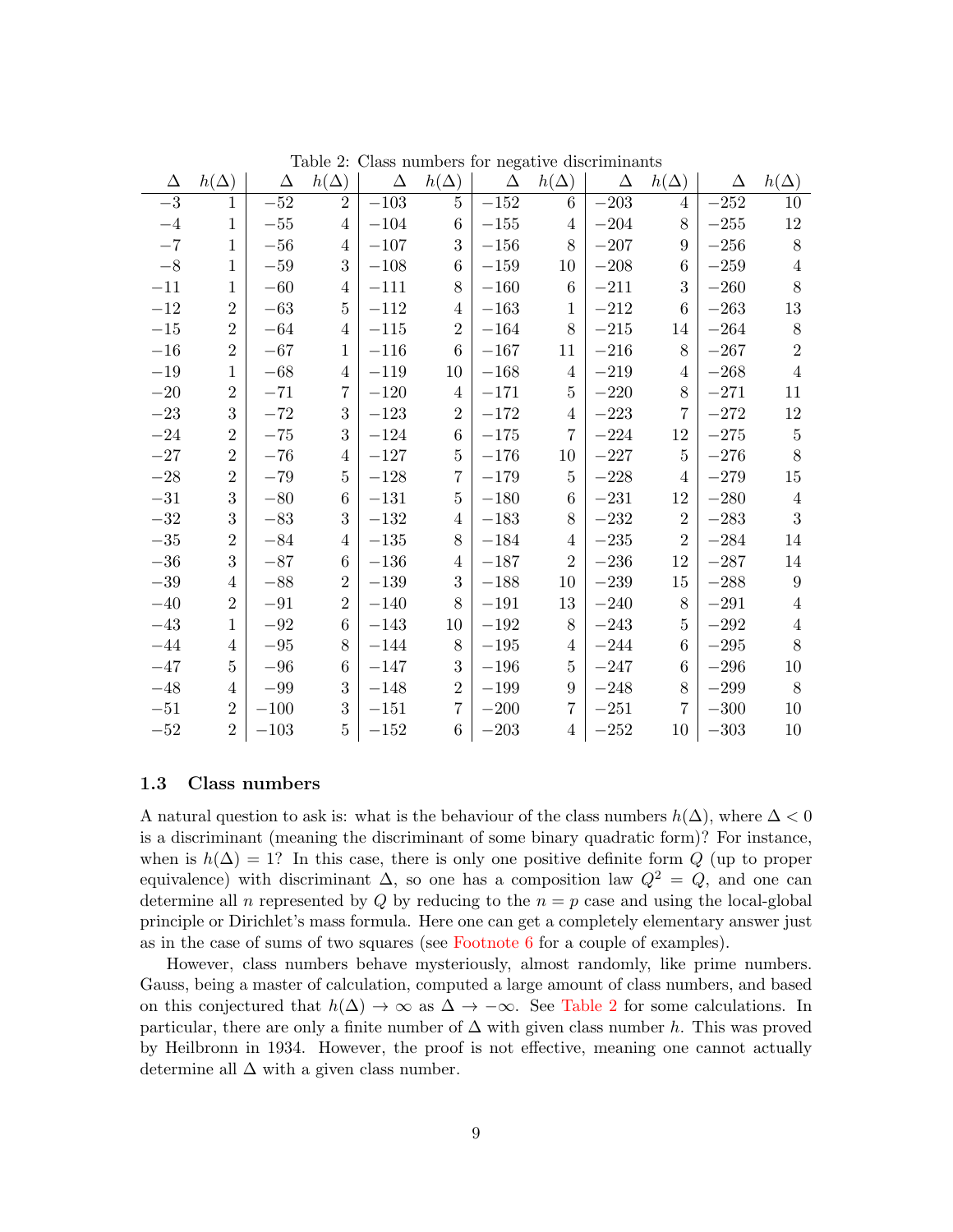Gauss further conjectured that there are exactly 13 negative discriminants of class number 1 (9 of which are fundamental, meaning the discriminant of some imaginary quadratic number field), the largest one (in absolute value) being  $-163.7$  $-163.7$  (See [Table 2](#page-8-1) to determine Gauss' list.) This was essentially proved by Heegner (an "amateur" mathematician) in 1952 using modular forms, but his work wasn't understood or accepted until 1967 when Stark understood it and corrected a minor gap. In the meantime, it was settled (with an accepted proof) by Baker in 1966 using completely different methods.

The general problem of determining all  $\Delta$  < 0 with a given class number h was observed to be related to L-functions of elliptic curves by Goldfeld, and is currently solved for (at least)  $h < 100$  by Watkins. We'll discuss elliptic curves and their L-functions in another context in [Section 3.2.](#page-18-0)

Despite the class numbers behaving in essentially a random way, Dirichlet discovered a formula for the class numbers. One can reduce to the case of fundamental discriminant  $\Delta$  < 0, so we will assume that now. One defines what is now called a *Dirichlet character* 

$$
\chi_{\Delta} : \mathbb{N} \to \{1, 0, -1\}
$$
  $\chi_{\Delta}(n) = \left(\frac{\Delta}{n}\right),$ 

where  $\left(\frac{a}{b}\right)$  $\frac{a}{b}$ ) is a suitable, multiplicative extension of the Legendre symbol to arbitrary  $b \in \mathbb{N}$ . Then  $\chi_{\Delta}$  is multiplicative. For a character  $\chi : \mathbb{N} \to \{1, 0, -1\}$ , one defines the L-series

$$
L(s,\chi)=\sum_{n=1}^{\infty}\frac{\chi(n)}{n^s}.
$$

These kinds of series, i.e. those of the form  $\sum_{n=1}^{\infty} \frac{a_n}{n^s}$  for some sequence  $(a_n)$ , are now called Dirichlet series. The above series converges if  $Re(s) > 1$ .

Furthermore,  $\chi$  being multiplicative means there is an *Euler product* 

$$
L(s, \chi) = \prod_{p} (1 - \chi(p)p^{-s})^{-1},
$$

which again is valid for  $Re(s) > 1$ .

Let me sketch how one gets the Euler product. Consider the first two terms  $(p = 2, 3)$ of the Euler product above

$$
\left(\frac{1}{1-\frac{\chi(2)}{2^s}}\right)\left(\frac{1}{1-\frac{\chi(3)}{3^s}}\right) = \left(1+\frac{\chi(2)}{2^s}+\frac{\chi(2)^2}{2^{2s}}+\cdots\right)\left(1+\frac{\chi(3)}{3^s}+\frac{\chi(3)^2}{3^{2s}}+\cdots\right)
$$

$$
= 1+\frac{\chi(2)}{2^s}+\frac{\chi(3)}{3^s}+\frac{\chi(4)}{4^s}+\frac{\chi(6)}{6^s}+\frac{\chi(8)}{8^s}+\frac{\chi(9)}{9^s}+\cdots
$$

Here the first equality comes from the geometric series expansion, and the second comes from multiplying out terms and using the fact that  $\chi(mn) = \chi(m)\chi(n)$ . The expansion can be justified for  $\text{Re}(s)$  large by showing both expressions converge. Note that the right

<span id="page-9-0"></span><sup>&</sup>lt;sup>7</sup>In terms of quadratic fields, class number one means the ring of integers has unique factorization: e.g.,  $h(-4) = 1$  means the ring of integers  $\mathbb{Z}[i]$  in  $\mathbb{Q}(\sqrt{-4}) = \mathbb{Q}(i)$  has unique factorization, where as  $h(-20) = 2$ means the ring of integers  $\mathbb{Z}[\sqrt{-5}]$  in  $\mathbb{Q}(\sqrt{-20}) = \mathbb{Q}(\sqrt{-5})$  does not.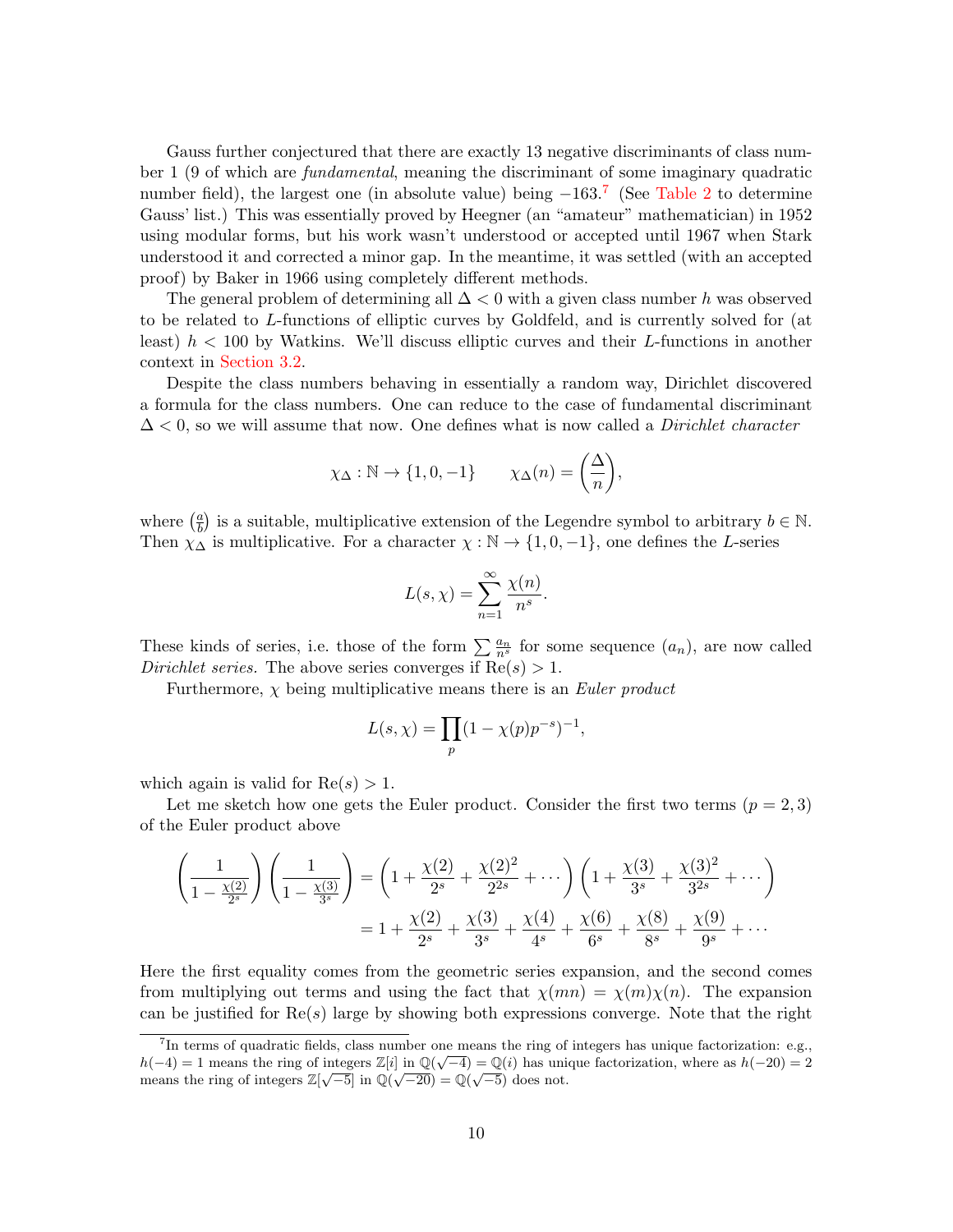hand side will be the sum of the terms  $\frac{\chi(n)}{n^s}$  over precisely the n of the form  $2^e3^f$  for some  $e, f$ . Inductively adding more primes in this product (and checking convergence) gives the equality

$$
L(s, \chi) = \sum_{n=1}^{\infty} \frac{\chi(n)}{n^s} = \prod_p (1 - \chi(p)p^{-s})^{-1}.
$$

When  $\chi \equiv 1$  is the trivial character, this is precisely the Riemann zeta function  $\zeta(s)$  $L(s, 1)$ . For the zeta function, we get a pole at  $s = 1$ . This is seen from the series expansion:  $\zeta(1)$  is the harmonic series. Note that any factor in the Euler product is a finite number when  $s = 1$ , so  $\zeta(1) = \infty$  implies there must be infinitely many primes, and this is Euler's proof of the infinitude of primes. (This may seem like overkill, but besides being very cool, the idea is important: one can use the Riemann zeta function to estimate the number of primes  $\langle x, \text{ which is far from obvious using only elementary methods.} \rangle$ 

On the other hand, for a fundamental discriminant  $\Delta$ ,  $L(s, \chi_{\Delta})$  can be extended to an entire function on  $\mathbb{C}$ —i.e., the Dirichlet L-functions  $L(s, \chi_{\Delta})$  have no poles. In particular, the series expansion converges (conditionally) at  $s = 1$ , and Dirichlet showed the value at  $s = 1$  is related to the class number. We only state Dirichlet's class number formula for  $\Delta < -4$  for simplicity.

<span id="page-10-0"></span>**Theorem 1.9** (Dirichlet). Suppose  $\Delta < -4$ . Then

$$
h(\Delta) = \frac{\sqrt{|\Delta|}}{\pi} L(1, \chi_{\Delta}).
$$

Furthermore, one can prove a formula for  $L(1, \chi_{\Delta})$  in terms of the values of  $\chi_{\Delta}$ . This gives a more computationally explicit form of Dirichlet's class number formula (again just stated for  $\Delta < -4$ :

$$
h(\Delta) = \frac{1}{2 - \chi_{\Delta}(2)} \Big| \sum_{1 \leq k < \frac{|\Delta|}{2}} \chi_{\Delta}(k) \Big|.
$$

While it is nice to have this explicit formula, this formula was not directly useful in answering Gauss' class number questions, as  $\chi_{\Delta}$  will oscillate between positive and negative, so it is hard to determine the size of the right hand side (and as you see from class number tables, it fluctuates quite a bit).

We remark that one can do something similar for  $\Delta > 0$ , where Cl( $\Delta$ ) will be a class group of indefinite binary quadratic forms which correspond to ideal class groups for real quadratic fields (at least for the fundamental  $\Delta > 0$ ). In contrast to the negative discriminant case, much less is known about the positive discriminant case. A table of class numbers for positive fundamental discriminants is given in [Table 3.](#page-11-1)

As you can see, class numbers tend to be a lot smaller for positive discriminants. Gauss conjectured that, in contrast to the negative discriminant case, class number 1 occurs for infinitely many positive discriminants. Again, there is a Dirichlet class number formula in this case, but it is complicated by occcurences of log and sin. However, knowing some things about elliptic curve L-functions could tell us that we get class number 1 infinitely often for positive discriminants.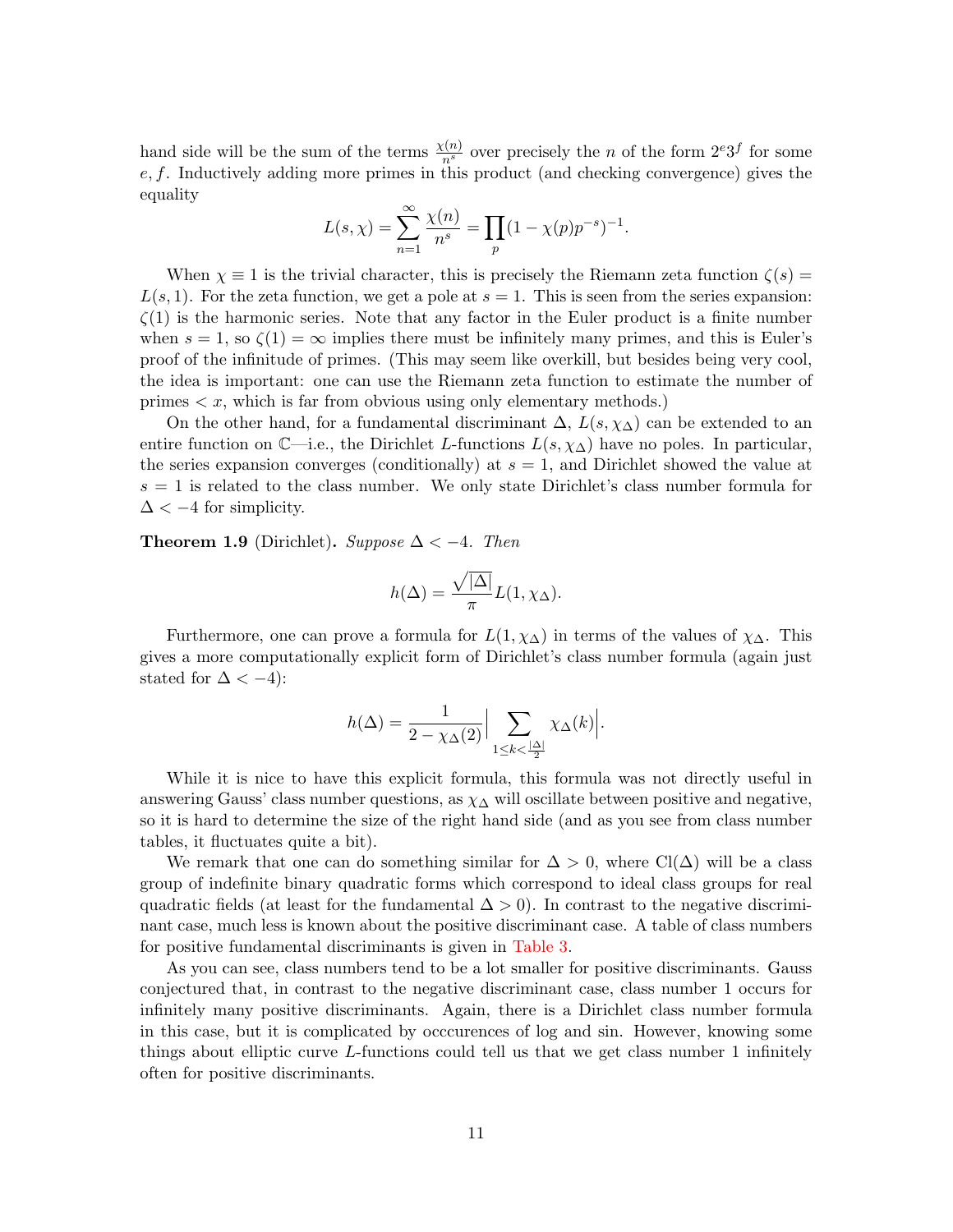| Lable 0. Class humbers for positive fundamental discrimination |                |     |                |     |                |     |                |     |                |     |                |
|----------------------------------------------------------------|----------------|-----|----------------|-----|----------------|-----|----------------|-----|----------------|-----|----------------|
| Δ                                                              | $h(\Delta)$    | Δ   | $h(\Delta)$    | Δ   | $h(\Delta)$    | Δ   | $h(\Delta)$    | Δ   | $h(\Delta)$    | Δ   | $h(\Delta)$    |
| $\overline{5}$                                                 | 1              | 57  | 1              | 105 | $\overline{2}$ | 161 | 1              | 213 | 1              | 268 | 1              |
| 8                                                              | 1              | 60  | $\overline{2}$ | 109 | 1              | 165 | $\overline{2}$ | 217 | $\mathbf 1$    | 269 | 1              |
| 12                                                             | 1              | 61  | 1              | 113 | 1              | 168 | $\overline{2}$ | 220 | $\overline{2}$ | 273 | $\overline{2}$ |
| 13                                                             | 1              | 65  | $\overline{2}$ | 120 | $\overline{2}$ | 172 | 1              | 221 | $\overline{2}$ | 277 | 1              |
| 17                                                             | 1              | 69  | 1              | 124 | 1              | 173 | $\mathbf{1}$   | 229 | 3              | 280 | $\overline{2}$ |
| 21                                                             | 1              | 73  | 1              | 129 | 1              | 177 | $\mathbf{1}$   | 232 | $\overline{2}$ | 281 | 1              |
| 24                                                             | 1              | 76  | 1              | 133 | 1              | 181 | $\mathbf{1}$   | 233 | $\mathbf 1$    | 284 | 1              |
| 28                                                             | 1              | 77  | 1              | 136 | $\overline{2}$ | 184 | 1              | 236 | 1              | 285 | $\overline{2}$ |
| 29                                                             | 1              | 85  | $\overline{2}$ | 137 | 1              | 185 | $\overline{2}$ | 237 | $\mathbf{1}$   | 293 | 1              |
| 33                                                             | 1              | 88  | 1              | 140 | $\overline{2}$ | 188 | 1              | 241 | 1              | 296 | $\overline{2}$ |
| 37                                                             | 1              | 89  | 1              | 141 | 1              | 193 | 1              | 248 | 1              | 301 |                |
| 40                                                             | $\overline{2}$ | 92  | 1              | 145 | 4              | 197 | 1              | 249 | $\mathbf{1}$   | 305 | $\overline{2}$ |
| 41                                                             | 1              | 93  | 1              | 149 | 1              | 201 | $\mathbf{1}$   | 253 | 1              | 309 | 1              |
| 44                                                             | 1              | 97  | $\mathbf 1$    | 152 | 1              | 204 | $\overline{2}$ | 257 | 3              | 312 | $\overline{2}$ |
| 53                                                             | 1              | 101 | 1              | 156 | $\overline{2}$ | 205 | $\overline{2}$ | 264 | $\overline{2}$ | 313 | 1              |
| 56                                                             | 1              | 104 | $\overline{2}$ | 157 | 1              | 209 | 1              | 265 | $\overline{2}$ | 316 | 3              |

<span id="page-11-1"></span>Table 3: Class numbers for positive fundamental discriminants

# <span id="page-11-0"></span>2 Higher dimensional quadratic forms

Now we move on to the problem: what numbers are sums of  $k$  squares, i.e., when does

$$
Q_k(x_1,\ldots,x_k)=x_1^2+\cdots+x_k^2=n \qquad x_1,\ldots,x_k\in\mathbb{Z}
$$

have a solution. This form is called a k-ary quadratic form (i.e, there are  $k$  variables and each monomial has degree  $2$ ), and again one can consider arbitrary  $k$ -ary forms, but we will just focus on the forms  $Q_k$  above.

When  $k = 2$ , we get binary forms. Simlarly, we call the forms for  $k = 3$  and  $k = 4$ ternary and quaternary quadratic forms.

We remark that a k-ary quadratic form Q can be viewed a function  $Q : \mathbb{R}^n \to \mathbb{R}$  (or from  $\mathbb{Q}^n \to \mathbb{Q}$ , or  $\mathbb{C}^n \to \mathbb{C}$ ). Then  $B(u, v) = (Q(u+v)-Q(u)-Q(v))/2$  defines a symmetric bilinear form on  $\mathbb{R}^n$  such that  $B(v, v) = Q(v)$  and makes  $\mathbb{R}^n$  into what is called a quadratic space. In linear algebra, one often looks at the orthogonal group  $O(Q)$  of this space, i.e.,  $O(Q)$  is the group of invertible linear operators on  $\mathbb{R}^n$  which preserve Q. For  $Q = Q_k$ , one gets the usual orthogonal group  $O(k)$ , which is the isometry group of the k-dimensional sphere  $\{v \in \mathbb{R}^n : Q_k(v) = 1\}$ . Much of the algebraic theory of quadratic forms is devoted to a study of these quadratic spaces and their orthogonal groups. While this theory is important also in the arithmetic of quadratic forms, we will not focus on it here.

Primary references for this section are [\[Gro85\]](#page-26-1) and my modular forms notes [\[Mar\]](#page-26-2), which almost list additional references. (In fact, [Section 2.2](#page-14-0) is largely taken from my introduction in [\[Mar\]](#page-26-2).)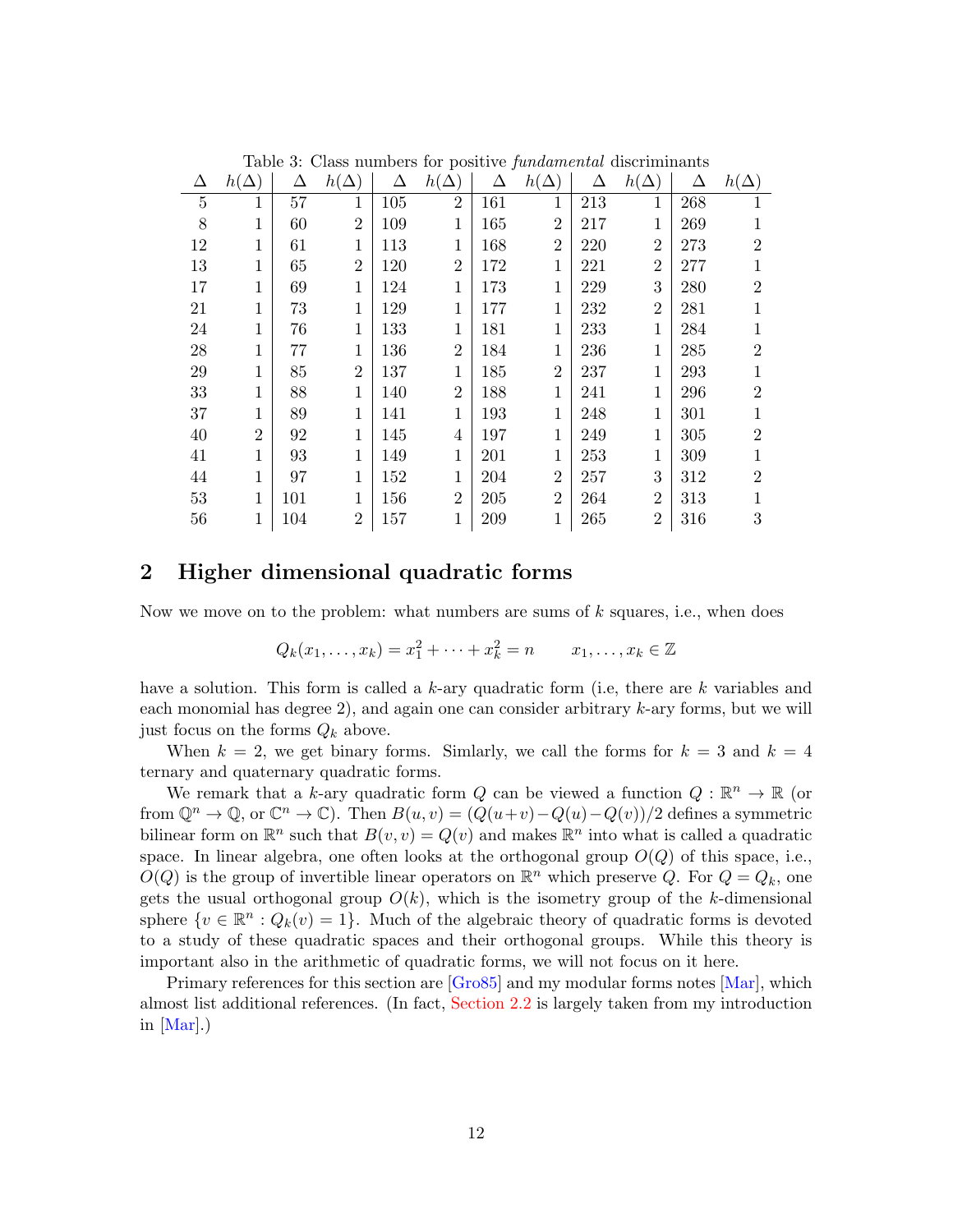### <span id="page-12-0"></span>2.1 Ternary and quaternary quadratic forms

Now you might think the next easiest case after sums of two squares is sums of three squares, but actually it's sums of four squares.

**Theorem 2.1** (Lagrange (1770)). Every integer is the sum of four squares.

There are many ways to prove this. One approach is to use quaternions. The connection with quaternions hints at a higher-dimensional generalization of the connection between binary quadratic forms and ideals in quadratic fields.

Let

$$
\mathbb{H} = \mathbb{R}[i, j, k] = \{a + bi + cj + dk | a, b, c, d \in \mathbb{R}\},\
$$

where

$$
i^2 = j^2 = k^2 = ijk = -1.
$$

This is a non-commutative division algebra,<sup>[8](#page-12-1)</sup> known as Hamilton's quaternions. It is some sort of generalization of the complex numbers. Just as  $\mathbb C$  is 2-dimensional over  $\mathbb R$ , this is 2dimensional over  $\mathbb{C}$ , or 4-dimensional over  $\mathbb{R}$  (as a vector space). H has many applications, and is closely related to the algebra of  $2 \times 2$  real matrices. Note that going from R to  $\mathbb C$ , one loses the natural well-ordering one had on  $\mathbb R$ , and going from  $\mathbb C$  to  $\mathbb H$  one loses commutativity. Incidentally, one can extend the quaternions to the octonions  $\mathbb{O}$ , but then one loses associativity. The octonions also have numerous applications, and can be used to study sums of 8 squares.

The norm on  $\mathbb H$  is given by

$$
N(a + bi + cj + dk) = a^2 + b^2 + c^2 + d^2.
$$

The integers of (the rational subfield of)  $\mathbb{H}$ , called the *Hurwitz integers* are

$$
\mathcal{O}_{\mathbb{H}}=\mathbb{Z}\big[i,j,k,\frac{1+i+j+k}{2}\big]=\left\{\frac{a+bi+cj+dk}{2}\Big|a,b,c,d\in\mathbb{Z},a\equiv b\equiv c\equiv d\ \mathrm{mod}\ 2\right\}.
$$

Then

 $N: \mathcal{O}_{\mathbb{H}} \to \mathbb{Z}.$ 

One can check that n is a sum of four squares if and only if  $n = N(\alpha)$  for some  $\alpha \in \mathcal{O}_{\mathbb{H}}$ , which means that n factors in  $\mathcal{O}_{\mathbb{H}}$ . The fact that N is multiplicative means we have a composition law for  $Q_4$ , i.e., the product of sums of four squares is again a sum of four squares. Thus we can reduce Lagrange's four square theorem to showing every prime is a sum of four squares.

Suppose p is not a sum of four squares, so it does not factor in  $\mathcal{O}_{\mathbb{H}}$ , i.e., it is irreducible in  $\mathcal{O}_{\mathbb{H}}$ . A lemma of Lagrange says that p divides  $1 + a^2 + b^2 = (1 + ai + bj)(1 - ai - bj)$  for some  $a, b \in \mathbb{Z}$ . It is a fact that  $\mathcal{O}_{\mathbb{H}}$  possesses unique factorization (suitably defined), which is equivalent to saying every ideal in  $\mathcal{O}_{\mathbb{H}}$  is principal, i.e., it has class number 1. Hence p being irreducible in  $\mathcal{O}_{\mathbb{H}}$  means p must divide  $1 + ai + bj$  or  $1 - ai - bj$  in  $\mathcal{O}_{\mathbb{H}}$ , but  $\frac{1 \pm ai \pm bj}{p} \notin \mathcal{O}_{\mathbb{H}}$ , a contradiction. This gives Lagrange's theorem.

<span id="page-12-1"></span><sup>&</sup>lt;sup>8</sup>An *algebra* is a vector space (over some field) that is simultaneously a ring. E.g., any field is an algebra. So are matrix algebras, such as  $\text{Mat}_{n\times n}(\mathbb{R})$ .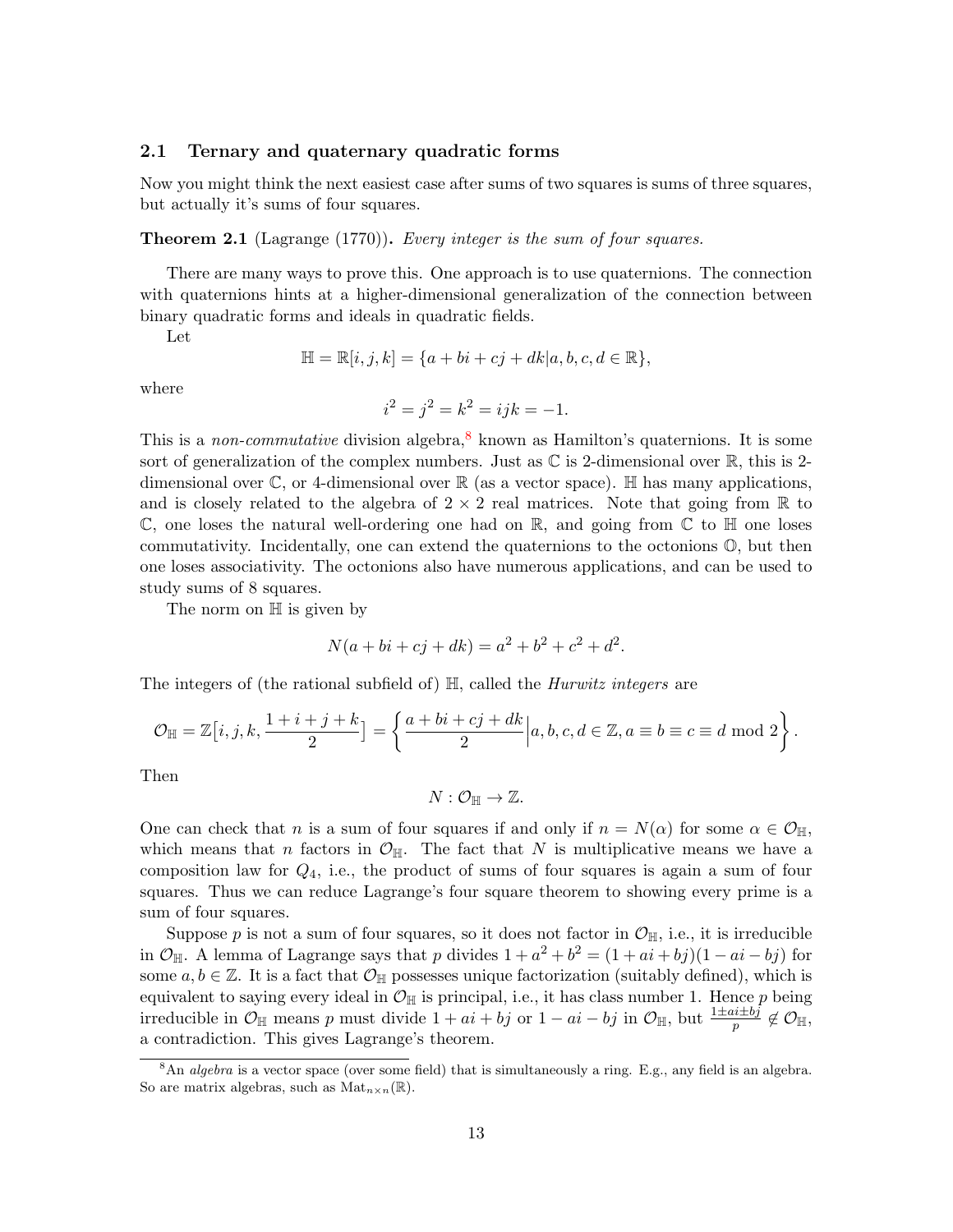I'll give you a formula for the number of representations of  $n$  as a sum of four squares in the next section.

In general, you might wonder about composition laws for general quaternary quadratic forms. For binary forms, the correspondence was with quadratic number fields K. An analogous correspondence for  $k = 4$  should associate certain 4-dimensional algebras like H to quaternary forms.. The right algebras to look at are those known as quaternion algebras  $B/\mathbb{Q}$ , and there are infinitely many. The analogue of the ring of integers (or more generally, an order) in K is the notion of an order  $\mathcal O$  in B, such as  $\mathcal O_{\mathbb H}$ . However B being noncommutative means that one cannot always multiply ideals in  $\mathcal O$  (the ideal classes still make sense, and they are finite in number, but they do not form a group). Nevertheless, for suitably compatible ideals  $\mathcal I$  and  $\mathcal J$ , the product  $\mathcal I\mathcal J$  does make sense. By associating quaternary quadratic forms to these ideals, one gets a partial composition law on certain quaternary quadratic forms. Note that one does not get all quaternary quadratic forms this way, only those of "quaternionic type." See  $[KOK^{+86}]$  $[KOK^{+86}]$  for more on these partial composition laws.

For three squares, we have the following theorem.

**Theorem 2.2** (Legendre (1798?)). A natural number n is the sum of three squares if and only if  $n \neq 4^{j}(8k + 7)$  for all j, k. In particular, a prime p is the sum of three squares if and only  $p \not\equiv 7 \mod 8$ .

The prime case of Legendre's three square theorem can be easily reduced to the problem for binary quadratic forms. One can check that 7 is not a sum of three squares mod 8, so one direction is easy, and  $p = 2$  is simple. If  $p \equiv 1, 5 \mod 8$ , i.e.,  $p \equiv 1 \mod 4$ , then  $p = x^2 + y^2$ by Fermat's two square theorem, and thus  $p$  is also a sum of three squares (one square being 0). An analogue of Fermat's two square theorem is that  $p = x^2 + 2y^2$  if and only if  $p \equiv 1, 2, 3 \mod 8$ . So if  $p \equiv 3 \mod 8$ , then  $p = x^2 + y^2 + z^2$  with  $y = z$ . This yields the prime case of Legendre's theorem.

The general case is more difficult essentially because there is no nice composition law for ternary quadratic forms. However, Gauss still used his theory of binary quadratic forms to prove a quantitative version of Legendre's theorem: the number of "primitive solutions" (meaning  $gcd(x, y, z) = 1$ ) to  $x^2 + y^2 + z^2 = n$  is (for  $n > 3$ )

$$
R_3(n) = \begin{cases} 12h(-4n) & n \equiv 1,2 \mod 4 \\ 24h(-n) & n \equiv 3 \mod 8 \\ 0 & \text{else.} \end{cases}
$$

In case you like the idea of using quaternions for four squares (I do), you can also use them to address 3 squares. Here the way to associate a ternary quadratic form to a quaternion algebra is to restrict it to the "pure quaternions," e.g., restricting the norm to

$$
\mathbb{H}^0 = \{xi + yj + zk : x, y, z \in \mathbb{R}\} \subset \mathbb{H}
$$

yields the quadratic form  $x^2 + y^2 + z^2$ . In some sense the reason that there is no composition law for  $x^2 + y^2 + z^2$  is because the product of two pure quaternions is not in general a pure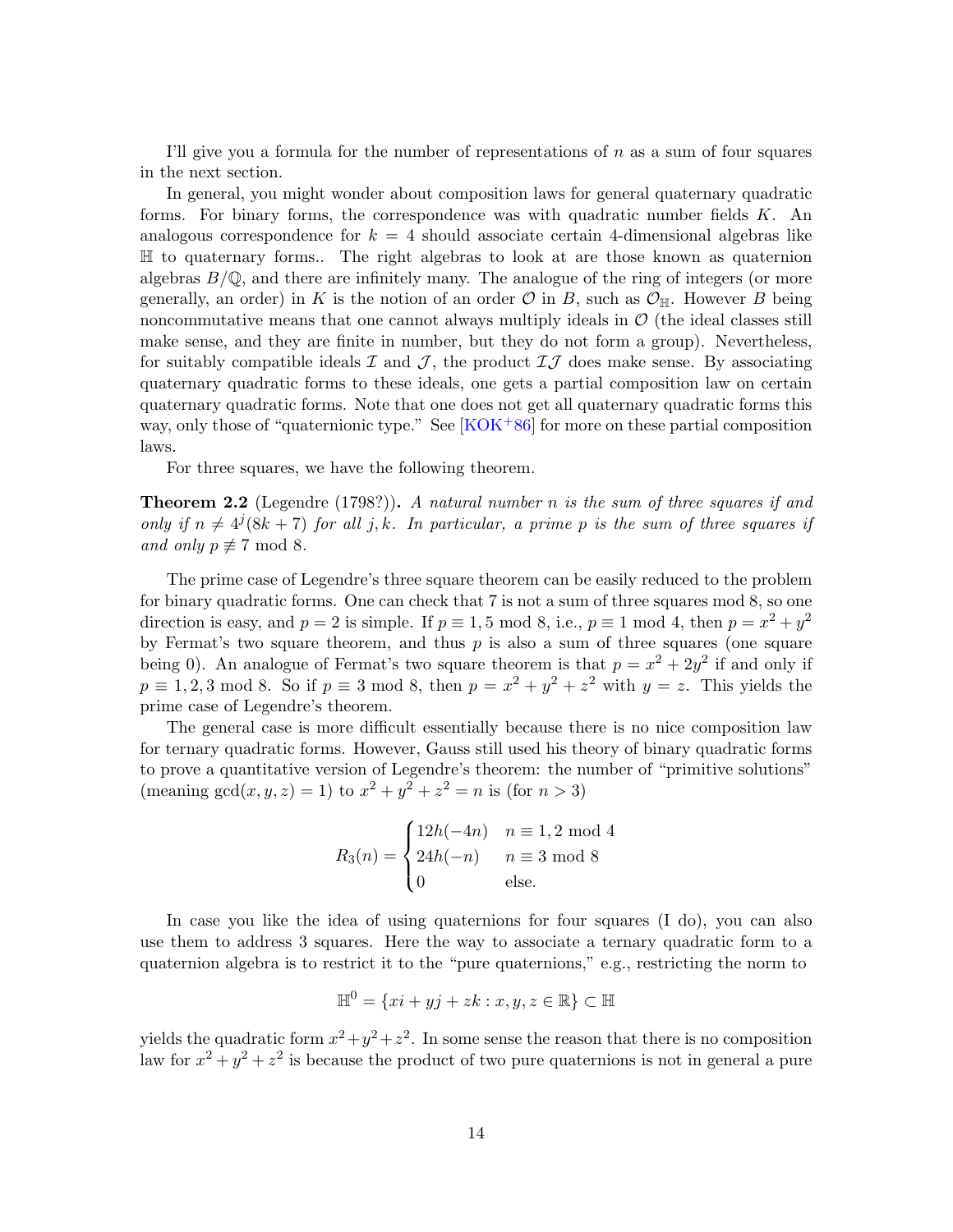quaternion.<sup>[9](#page-14-1)</sup>

Another proof (for 3 or 4 squares) is to use the local-global principle, which applies to quadratic forms in dimensions higher than 2 as well. See, e.g., my Number Theory II notes [\[Marb\]](#page-26-0) or Serre's classic [\[Ser73\]](#page-26-4).

### <span id="page-14-0"></span>2.2 Quadratic forms in arbitrary dimension

Since any natural number is a sum of four squares, we know any natural number is a sum of k squares for  $k \geq 4$ , and thus [Question 1](#page-1-3) is solved for every  $Q_k$ . (See [\[Gro85\]](#page-26-1) for a statement, without proof, in the case  $k = 1$ .) Now we want to say something about the [Question 2.](#page-1-4) Denote by  $r_k(n)$  the number of representations of n by  $Q_k$ .

Here is a general approach to determine  $r_k(n)$ . Jacobi considered the theta function

$$
\vartheta(z) = \sum_{n = -\infty}^{\infty} q^{n^2}, \quad q = e^{2\pi i z}.
$$
\n(4)

This function is well defined for  $z \in \mathfrak{H} = \{x + iy : x, y \in \mathbb{R}, y > 0\}$ . We call  $\mathfrak{H}$  the upper half plane. Then

$$
\vartheta^{2}(z) = \left(\sum_{\ell=-\infty}^{\infty} q^{\ell^{2}}\right) \left(\sum_{m=-\infty}^{\infty} q^{m^{2}}\right) = \sum_{\ell,m} q^{\ell^{2}+m^{2}} = \sum_{n\geq 0} r_{2}(n)q^{n}.
$$

Similarly,

$$
\vartheta^k(z) = \sum_{n \ge 0} r_k(n) q^n.
$$
\n(5)

It is not too difficult to see that  $\vartheta^k$  satisfies the identities

<span id="page-14-2"></span>
$$
\vartheta^k(z+1) = \vartheta^k(z), \quad \vartheta^k\left(\frac{-1}{4z}\right) = \left(\frac{2z}{i}\right)^{\frac{k}{2}}\vartheta^k(z). \tag{6}
$$

Indeed, the first identity is obvious because q is invariant under  $z \mapsto z + 1$ .

The space of (holomorphic) functions on  $\mathfrak{H}$  satisfying the transformation properties is [\(6\)](#page-14-2) is defined to be the space of modular forms  $M_{k/2}(4)$  of weight  $k/2$  and level 4. The theory of modular forms will tell us that  $M_{k/2}(4)$  is a finite-dimensional vector space.

Let me outline the details in essentially the simplest case,  $k = 4$  (Lagrange's case). Here  $M_2(4)$  is a 2-dimensional vector space, and one can find a basis in terms of *Eisenstein series*. Specifically, consider the Eisenstein series

<span id="page-14-3"></span>
$$
G(z) = -\frac{1}{24} + \sum_{n=1}^{\infty} \sigma(n) q^n,
$$
\n(7)

where  $\sigma(n)$  is the divisor function  $\sigma(n) = \sum_{d|n} d$ . Then a basis of  $M_2(4)$  is

$$
f(z) = G(z) - 2G(2z), \quad g(z) = G(2z) - 2G(4z).
$$

<span id="page-14-1"></span><sup>&</sup>lt;sup>9</sup>There is a composition law for  $x_1^2 + \cdots + x_k^2$  if and only if  $k = 1, 2, 4, 8$ . This has to do with the existence of suitable algebras of real dimension k, which only occur for these values of k, namely  $\mathbb{R}, \mathbb{C}, \mathbb{H}$  and the octonions O.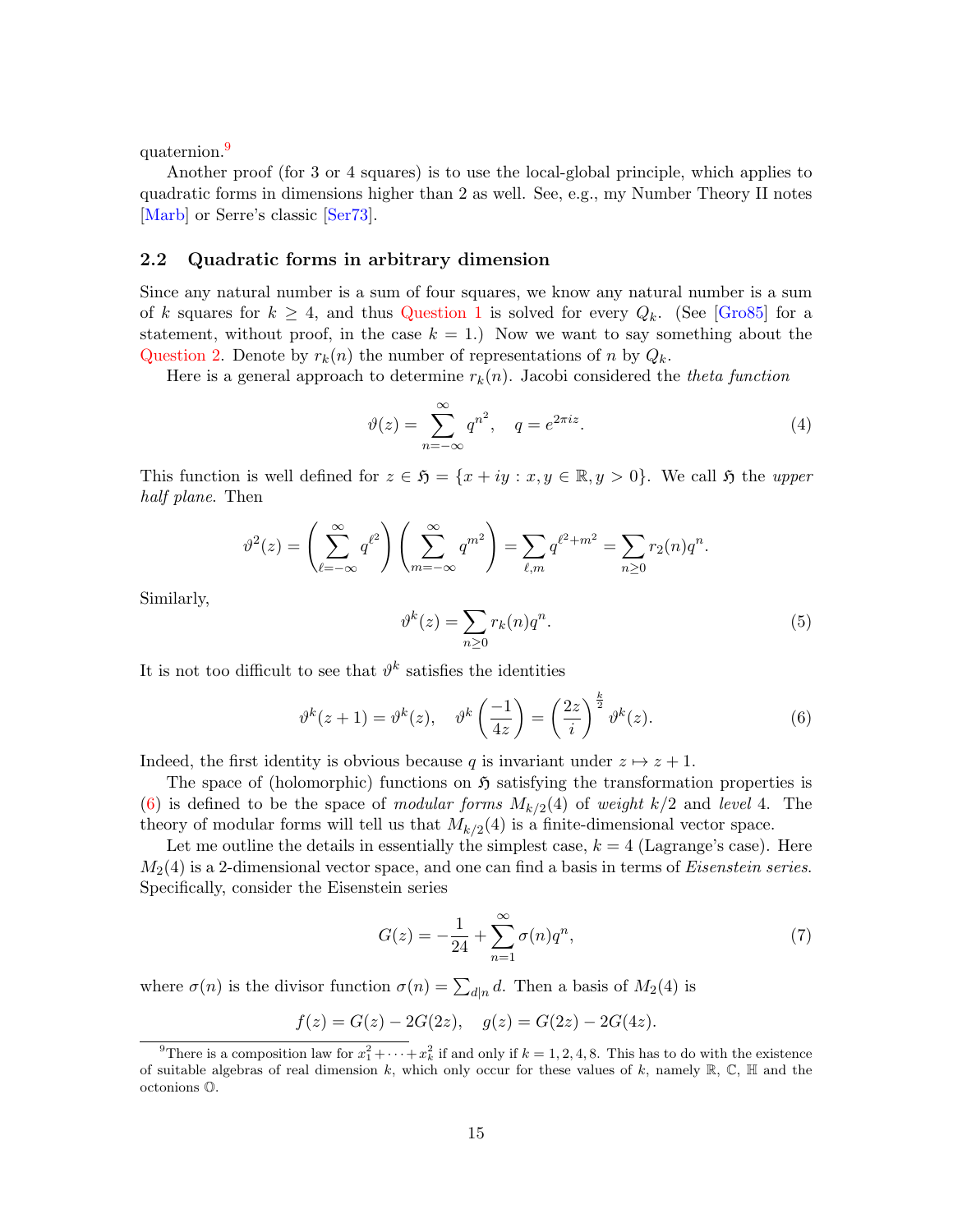Hence  $\vartheta^4(z)$  is a linear combination of  $f(z)$  and  $g(z)$ . How do we determine what combination? Simply compare the first two coefficients of  $q^n$  in  $af(z) + bg(z)$  with  $\vartheta^4(z)$ , and one sees that

$$
\vartheta^4(z) = 8f(z) + 16g(z).
$$

Expanding this out, one sees that

$$
\vartheta^4(z) = \sum_{n\geq 0} r_4(n)q^n = 1 + 8\sum_{n\geq 1} \sigma(n)q^n - 32\sum_{n\geq 1} \sigma(n)q^{4n}.\tag{8}
$$

Consequently

$$
r_4(n) = \begin{cases} 8\sigma(n) & 4 \nmid n \\ 8\sigma(n) - 32\sigma(n/4) & 4|n. \end{cases}
$$

If one wishes, one can write this as a single formula

$$
r_4(n) = 8\left(2 + (-1)^n\right) \sum_{d|n,2\nmid d} d.
$$

In particular, it is obvious that  $r_4(n) > 0$  for all n, in other words, we have Lagrange's theorem that every positive integer is a sum of four squares. Furthermore, we have a simple formula for the number of representations of  $n$  as a sum of four squares, in terms of the divisors of n.

This approach adapts to larger k as well (the k even case being easier), however  $M_{k/2}(4)$ is no longer generated by linear combinations of the Eisenstein series  $G(Nz)$  for various  $N$ , but rather generated (linearly) by Eisenstein series and *cusp forms*. The formula for  $r_4(n)$  came out quite simple because the Fourier coefficients of the Eisenstein series (i.e., the coefficients of  $q^n$  in [\(7\)](#page-14-3)) have a simple expression. On the other hand the Fourier coefficients of the cusp forms are more complicated and mysterious, but are asymptotically smaller than the Fourier coefficients of Eisenstein series. In general  $\vartheta^k$  will be a linear combination of Eisenstein series and cusp forms (though for  $k = 8$  one also only needs Eisenstein series),  $10$ so one can get a simple asymptotic formula for  $r_k(n)$ , but not a simple exact formula. Nevertheless, for specific values of  $k$ , one can work out more complicated exact formulas for  $r_k(n)$  by, say, writing cusp forms as *polynomial* combinations of Eisenstein series. These expressions involve polynomial combinations of the higher power divisor functions  $\sigma_m(n)$  $\sum_{d|n} d^m$ .<sup>[11](#page-15-2)</sup>

## <span id="page-15-0"></span>3 Binary cubic forms

Now that we have some ideas about representability questions for quadratic forms, let's explore a little in higher degree. A *binary cubic form* is a polynomial of the form

$$
F(x, y) = ax^{3} + bx^{2}y + cxy^{2} + dy^{3},
$$

<span id="page-15-1"></span><sup>&</sup>lt;sup>10</sup>One can also get an elementary formula for  $r_8(n)$  using octonions. However, for general values of k there is no nice algebra to associate with the form  $Q_k$ .

<span id="page-15-2"></span><sup>&</sup>lt;sup>11</sup> For special values of k, other formula may exist. For instance, for  $k = 4m^2$  or  $4m^2 + 4m$ , Milne [\[Mil96\]](#page-26-5) discovered interesting combinatorial expressions for  $r_k(n)$  using connections with Lie algebras.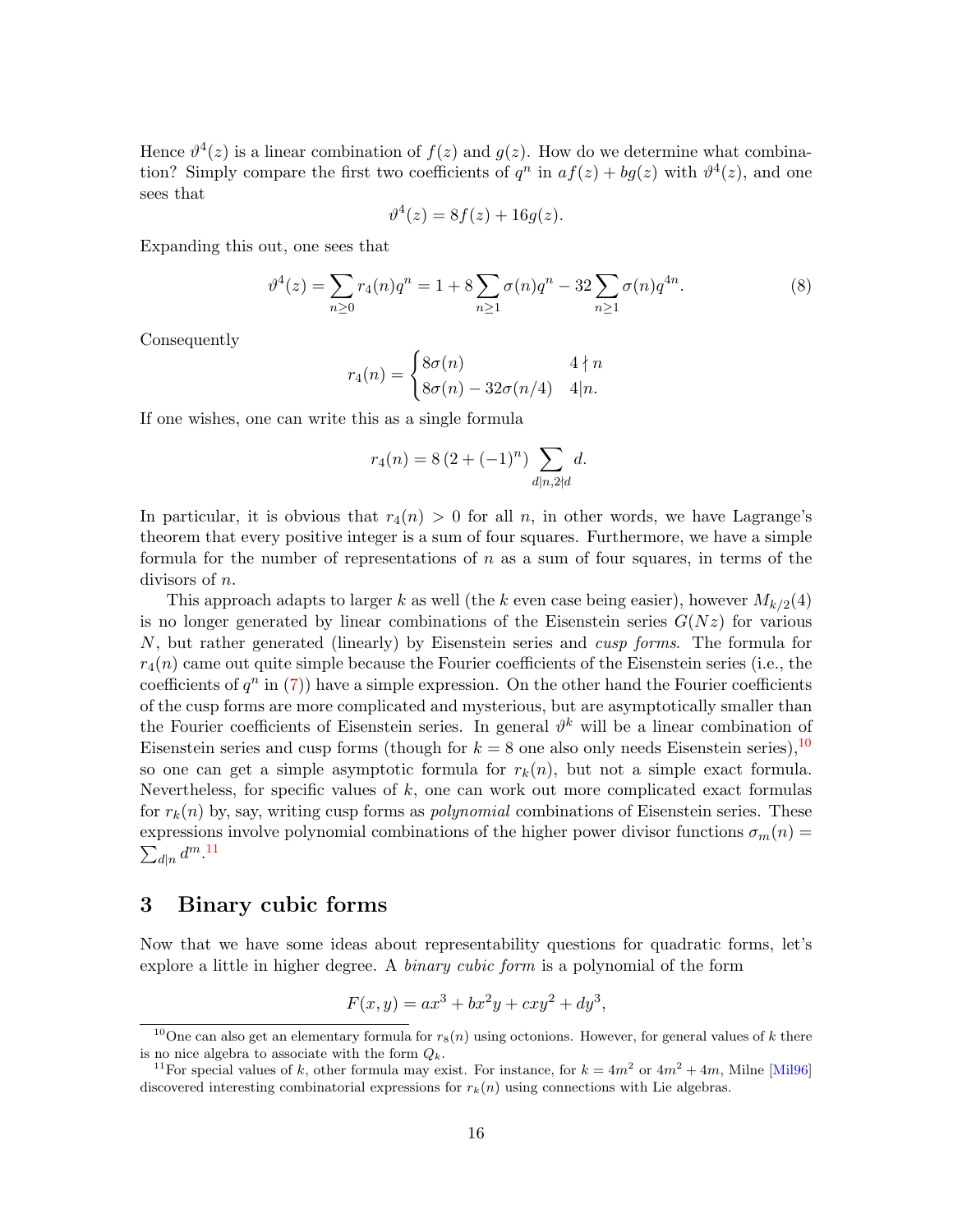where we will take  $a, b, c, d \in \mathbb{Z}$ . Here I will just focus on the form  $x^3 + y^3$ , first over  $\mathbb{Z}$ , then over  $\mathbb Q$ , but I hope to add a section on composition laws for binary cubic forms later. (These composition laws are of a different nature than Gauss's.)

I drew the material here from a smattering of sources, such as the elementary article [\[Sil93\]](#page-26-6), the research articles [\[RVZ95\]](#page-26-7) and [\[DV09\]](#page-26-8) and various (basic and advanced) facts about elliptic curves, though many of the results are also summarized in [\[Coh07,](#page-26-9) Section 6.4.6]. If I convince you to learn more about elliptic curves, there are many good sources. For instance, [\[ST15\]](#page-26-10) is a particularly nice elementary introduction and [\[Sil09\]](#page-26-11) is the gold standard for a more serious study.<sup>[12](#page-16-1)</sup>

#### <span id="page-16-0"></span>3.1 Sums of two integer cubes

A natural generalization of the sum of two squares question is: what numbers  $n$  are sums of two (or three, or four) cubes, i.e., when is  $n = x^3 + y^3$  for  $x, y \in \mathbb{Z}^{2,13}$  $x, y \in \mathbb{Z}^{2,13}$  $x, y \in \mathbb{Z}^{2,13}$  Note this question makes sense for  $n \in \mathbb{Z}$ , but the answer for n is the same as the answer for  $-n$ , so we may assume  $n > 0$ . Recall that for the two squares problem, we used the factorization  $x^2 + y^2 = (x + y)(x - y)$ . In the case at hand, we have the factorization<sup>[14](#page-16-3)</sup>

$$
x^{3} + y^{3} = (x+y)(x^{2} - xy + y^{2}) = n.
$$
\n(9)

Thus, if this is solvable, we have a factorization of  $n = rs$  with  $r = x+y$  and  $s = x^2 - xy + y^2$ . Writing  $y = r - x$  and substituting yields the quadratic equation  $s = 3x^2 - 3rx + r^2$ , so there are at most two solutions for any (positive or negative) divisor  $s$  of  $n$ , and we can algorithmically check whether a given n is a sum of two cubes. (Note here x and y are allowed to be positive and negative integers, so one can't just check  $x, y$  up to  $\sqrt[3]{n}$ .

While we don't have a composition law that will allow us to reduce the question for composite n to the question for n prime, <sup>[15](#page-16-4)</sup> let's just focus on the case  $n = p$  is prime for simplicity. Here there is esssentially one factorization of  $n$  giving the four possibilities  $r = \pm 1$  and  $r = \pm p$ . If  $r = \pm 1$  so  $s = \pm p$ , then the question is just what primes p satisfy  $\pm p = 3x^2 \mp 3x + 1$ . Since the polynomial on the right is is always positive, we can only have  $s = +p$ , and we get the primes of the form

<span id="page-16-5"></span>
$$
p = 3x^2 - 3x + 1, \qquad x \in \mathbb{Z} \tag{10}
$$

Note that  $f(x) = 3x^2 - 3x + 1 = 3x(x - 1) + 1$  satisfies  $f(-x) = f(x + 1)$ , so the set of values of  $f$  at positive integers are the same as the set of values of  $f$  at negative integers,

<span id="page-16-3"></span><sup>14</sup>One can further factor into linear factors over  $\mathbb{Q}(\sqrt{-3})$  as  $x^3 + y^3 = (x + y)(x - \frac{1+\sqrt{-3}}{2}y)(x - \frac{1-\sqrt{-3}}{2}y)$ , however this is not necessary for our current discussion.

<span id="page-16-1"></span> $12$ There don't seem to be too many introductory sources that treat sums of two cubes. Personally I think it is a great problem for motivating the study of elliptic curves, or at least to give as an application, but it seems to have gotten lost behind things like applications of elliptic curves to Fermat's last theorem, the congruent number problem (what numbers occur as areas of right triangles with rational length sides), and cryptography.

<span id="page-16-2"></span><sup>&</sup>lt;sup>13</sup>If you're curious about an analogue of Lagrange's four squares theorem, for cubes it known that every integer is a sum of five integer cubes, and it is conjectured that four suffice (cf. [\[Coh07,](#page-26-9) Section 6.4.6]). If you want to restruct to positive numbers, it is known that every natural number is a sum at most 9 cubes of natural numbers. The analogous question for general k-th powers is called Waring's problem.

<span id="page-16-4"></span><sup>&</sup>lt;sup>15</sup>For instance,  $1729 = 7 \cdot 13 \cdot 19$  is famously the sum of two cubes (see [Footnote 18\)](#page-18-1), but of these three prime factors, only 7 is itself a sum of two cubes, as we will see momentarily.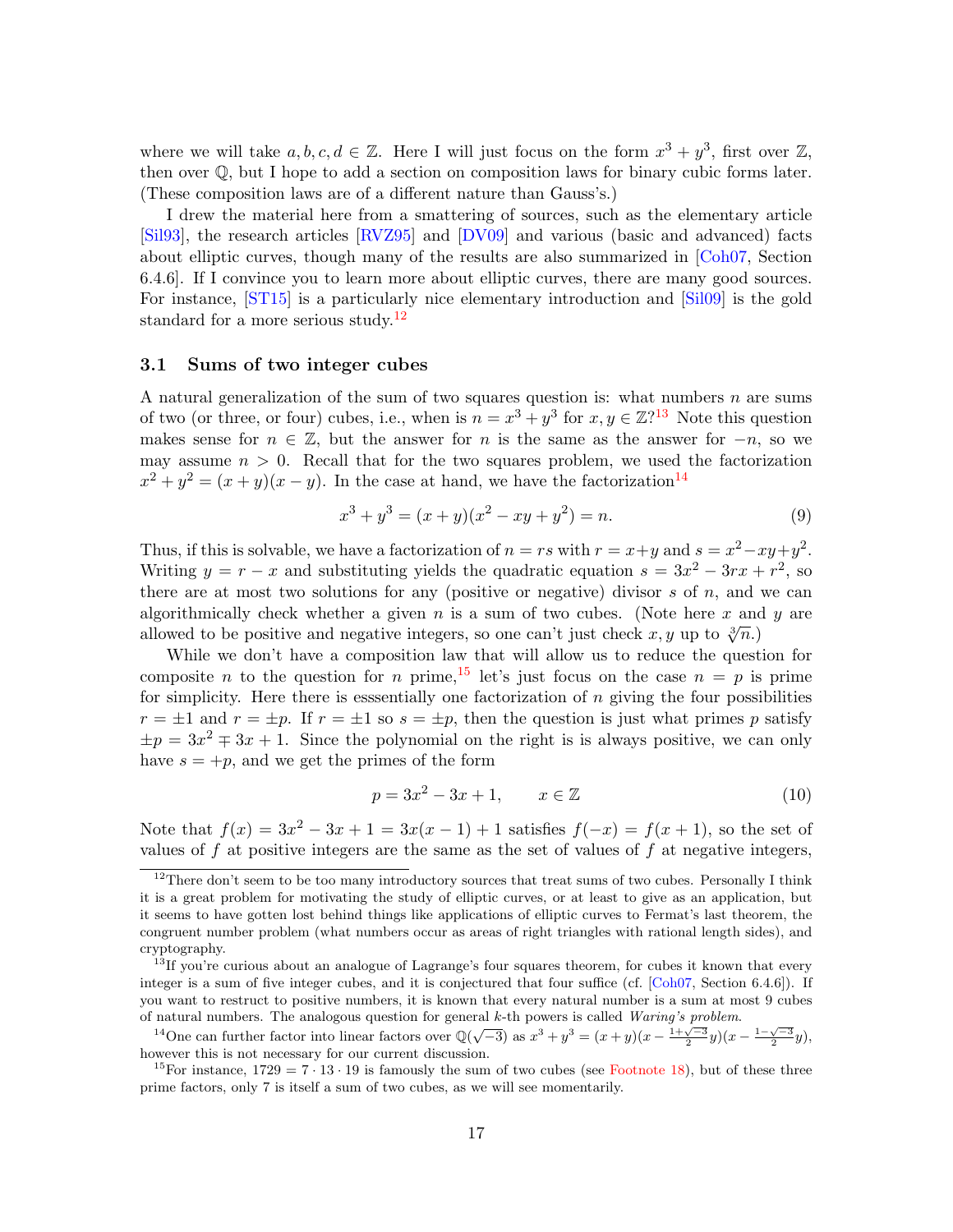meaning we can just check this for  $x \in \mathbb{N}$ . In fact we can replace [\(10\)](#page-16-5) with the condition that  $p = f(x+1) = 3x^2 + 3x + 1$  for some  $x \in \mathbb{N}$ . (My tiny brain finds polynomials with positive coefficients easier to understand, so excuse this indulgence.) Clearly any number of the form  $3x^2+3x+1$  must be 1 mod 3—one can further check it satisfies the finer condition  $\equiv 1, 7 \mod 9$ .<sup>[16](#page-17-0)</sup>

On the other hand, if  $r = \pm p$ , then we need  $\pm 1 = 3x^2 \mp 3px + p^2$ . Again, if we assume  $p > 0$ , then a solution with  $r = -p$  is clearly impossible, so we would need  $3x^2 - 3px + p^2 = 1$ . The polynomial  $f(x) = 3x^2 - 3px + p^2$  has minimum  $f(\frac{p}{2})$  $\frac{p}{2}) = \frac{p^2}{4}$  $\frac{b^2}{4}$ , so we only get the solution  $x = 1, p = 2$ . This shows

<span id="page-17-2"></span>**Proposition 3.1.** A prime p is a sum of two integer cubes if and only if  $p = 2$  or  $p = 1$  $3x^2 + 3x + 1$  (or equivalently  $p = 3x^2 - 3x + 1$ ) for some  $x \in \mathbb{Z}$  (or equivalently for some  $x \in \mathbb{N}$ ). A necessary condition for  $p > 2$  is  $p \equiv 1, 7 \mod 9$ .

Note the proof also shows that every (not necessarily prime) value of  $3x^2 + 3x + 1$  is a sum of two integer cubes, though not that every sum of two cubes is represented by this polynomial. We also get from the factorization that no prime  $p > 2$  is a sum of two positive cubes, because we need  $y = 1 - x$ .

Determining what primes are attained by quadratic polynomials at the integers is a hard problem in number theory. For instance, it is not even known if any quadratic polynomials take on prime values infinitely often, though Hardy and Littlewood have conjectures about how often you should get prime values (in particular, infinitely often if you avoid obvious counterexamples like  $f(x) = x^2$  or  $f(x) = 5x^2 + 10$ . It turns out the first four values of  $3x^2 + 3x + 1$  are prime: 7, 19, 37, 61, but the next, 91, is not. (This is another reason why I prefer  $3x^2 + 3x + 1$  to  $3x^2 - 3x + 1$ .) Note 43 is the first example of a prime  $\equiv 1, 7 \mod 9$ which is not represented as a sum of two cubes. See [Table 4](#page-18-2) for which small primes are sums of two cubes.

From what we've done, we can conclude that most primes  $p \equiv 1, 7 \mod 9$  cannot be sums of two cubes. Namely, the Prime Number Theorem<sup>[17](#page-17-1)</sup> says that number of primes less than x is asymptotic to  $\frac{x}{\log x}$ . Then Dirichlet's density theorem tells us that, asymtotically, the primes fall along the classes 1, 2, 4, 5, 7, 8 mod 9 equally often. Hence, for instance, the number of primes  $\equiv 1 \mod 9$  less than x is asymptotic to  $\frac{x}{6 \log x}$ . On the other hand the number of integers represented by the quadratic polynomial  $3t^2 + 3t + 1$  less than x is bounded by  $\sqrt{\frac{x}{3}}$ . Therefore the proportion of primes  $\equiv 1 \mod 9$  (or  $\equiv 7 \mod 9$ ) which are sums of two cubes must be asymptotically 0.

Having said all this, in some sense the above proposition is an analogue of our answer to the sum of two squares question (and easier to prove!). We can restate the two squares case as: p is a sum of two squares if and only if  $p = 2$  or  $p = 4x + 1$  for some x. This expresses what primes are represented by a binary quadratic form in terms of what primes are represented by a univariate linear polynomial. [Proposition 3.1](#page-17-2) relates what primes are

<span id="page-17-0"></span><sup>&</sup>lt;sup>16</sup>Going back to the factorization of  $x^3 + y^3$ , we conclude any prime which is the sum of two cubes is represented by the positive definite binary quadratic form  $x^2 - xy + y^2$  from [Example 1.5.](#page-5-2) Since this discriminant  $\Delta = -3$  has class number 1, we can apply the local-global principle to see that  $p = x^2 - xy + y^2$ if and only if  $p = 3$  or  $p \equiv 1 \mod 3$ . The additional condition  $x + y = 1$  precludes most of these p from being sums of two cubes, in particular  $p = 3$  or any  $p \equiv 4 \mod 7$ .

<span id="page-17-1"></span><sup>&</sup>lt;sup>17</sup>This is one of the results we indicated earlier that can be proved using the Riemann zeta function.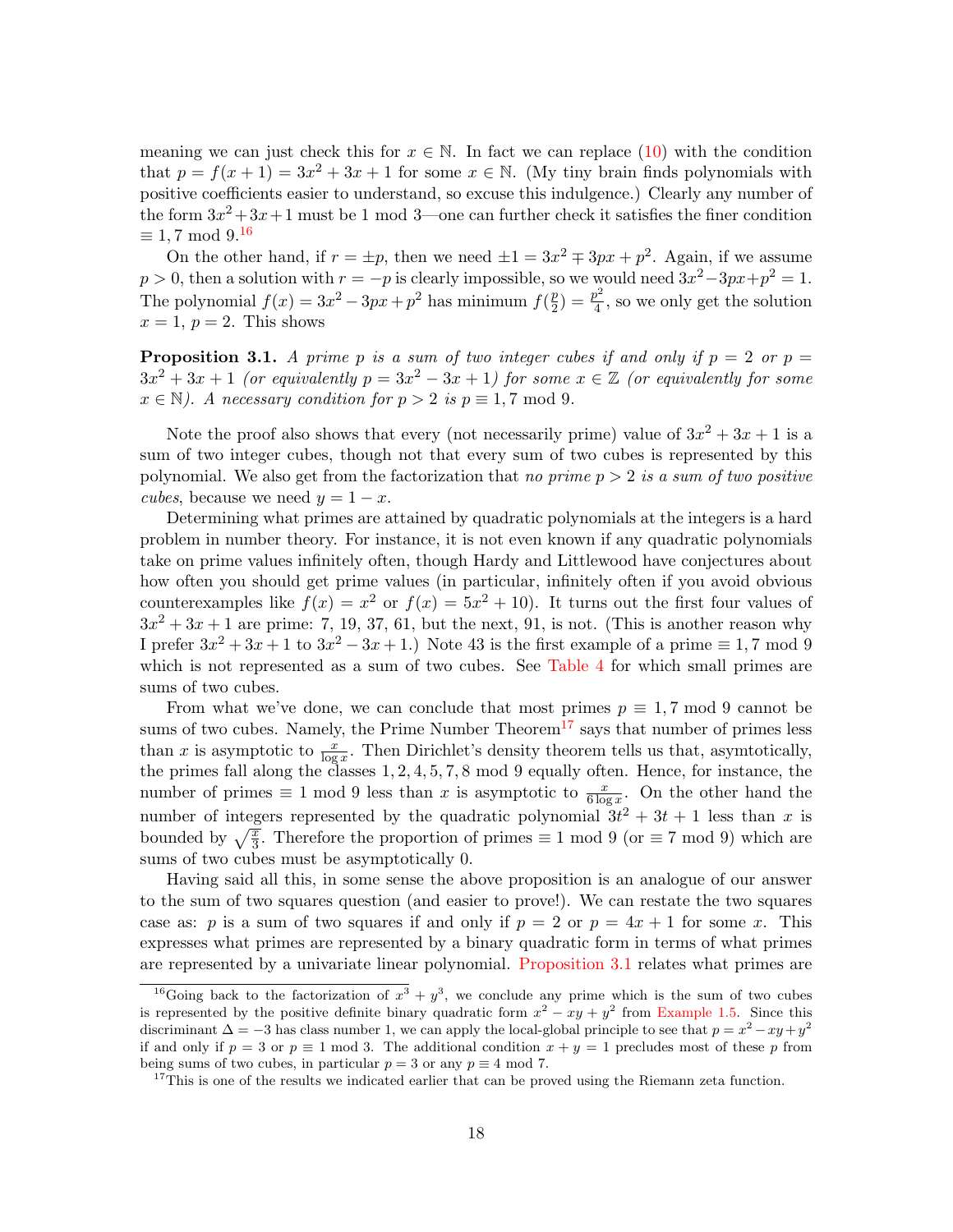<span id="page-18-2"></span>

| $1 \mod 9$ | 7 mod 9 | $1 \mod 9$ | 7 mod 9 | $1 \mod 9$ | 7 mod 9 |
|------------|---------|------------|---------|------------|---------|
| 19         | 7       | 523        | 439     | 1063       | 1069    |
| 37         | 43      | 541        | 457     | 1117       | 1087    |
| 73         | 61      | 577        | 547     | 1153       | 1123    |
| 109        | 79      | 613        | 601     | 1171       | 1213    |
| 127        | 97      | 631        | 619     | 1279       | 1231    |
| 163        | 151     | 739        | 673     | 1297       | 1249    |
| 181        | 223     | 757        | 691     | 1423       | 1303    |
| 199        | 241     | 811        | 709     | 1459       | 1321    |
| 271        | 277     | 829        | 727     | 1531       | 1429    |
| 307        | 313     | 883        | 853     | 1549       | 1447    |
| 379        | 331     | 919        | 907     | 1567       | 1483    |
| 397        | 349     | 937        | 997     | 1621       | 1609    |
| 433        | 367     | 991        | 1033    | 1657       | 1627    |
| 487        | 421     | 1009       | 1051    | 1693       | 1663    |
| 523        | 439     | 1063       | 1069    | 1747       | 1699    |
|            |         |            |         |            |         |

Table 4: Small primes  $\equiv 1, 7 \mod 9$ : bold entries are sums of 2 integer cubes

represented by a binary cubic form in terms of what primes are represented by a univariate quadratic polynomial.

### <span id="page-18-0"></span>3.2 Sums of two rational cubes

Now we move on to a related question.<sup>[18](#page-18-1)</sup>

<span id="page-18-5"></span>**Question 3.** What integers are sums of two rational cubes<sup>2[19](#page-18-3)</sup> That is, for what n does

<span id="page-18-4"></span>
$$
x^3 + y^3 = n, \qquad x, y \in \mathbb{Q} \tag{11}
$$

### have a solution?

The answer may also give us more information about what numbers are sums of two integral cubes, as anything that's not a sum of two rational cubes can't be a sum of two integral cubes. Further, a rational solution  $x = \frac{a}{b}$  $\frac{a}{b}$ ,  $y = \frac{c}{d}$  $\frac{c}{d}$  to [\(11\)](#page-18-4) means we have an integer solution  $(x, y) = (a, c)$  to the curve  $x^3 + y^3 = n(bd)^3$ . Consequently, knowing everything about integer solutions to  $x^3 + y^3 = n$  for all n is equivalent to knowing everything about rational solutions to the same equation for all n.

On the other hand, given some  $n$ , it is not as easy to algorithmically determine whether [\(11\)](#page-18-4) has a rational solution. We of course still have the factorization  $x^3 + y^3 = (x +$ 

<span id="page-18-1"></span><sup>&</sup>lt;sup>18</sup>The nice, elementary article [\[Sil93\]](#page-26-6) looks at a different related question—how many integer solutions can  $n = x^3 + y^3$  have? (By earlier considerations, it is at most four times the number of divisors of n.) This is related to what are called taxicab numbers, in light of Ramanujan's remark to Hardy on riding on a taxi numbered 1729 that 1729 is very interesting because it is the smallest number which is the sum of two (integer) cubes in two different ways:  $1729 = 1^3 + 12^3 = 9^3 + 10^3$ . It turns out that given some r, there are infinitely many  $n$  which are expressible as the sum of two cubes in at least  $r$  different ways.

<span id="page-18-3"></span><sup>&</sup>lt;sup>19</sup>All rationals are sums of three rational cubes. See, e.g.,  $[HW08, Section 13.6]$  $[HW08, Section 13.6]$  or [\[Coh07,](#page-26-9) Section 6.4.6].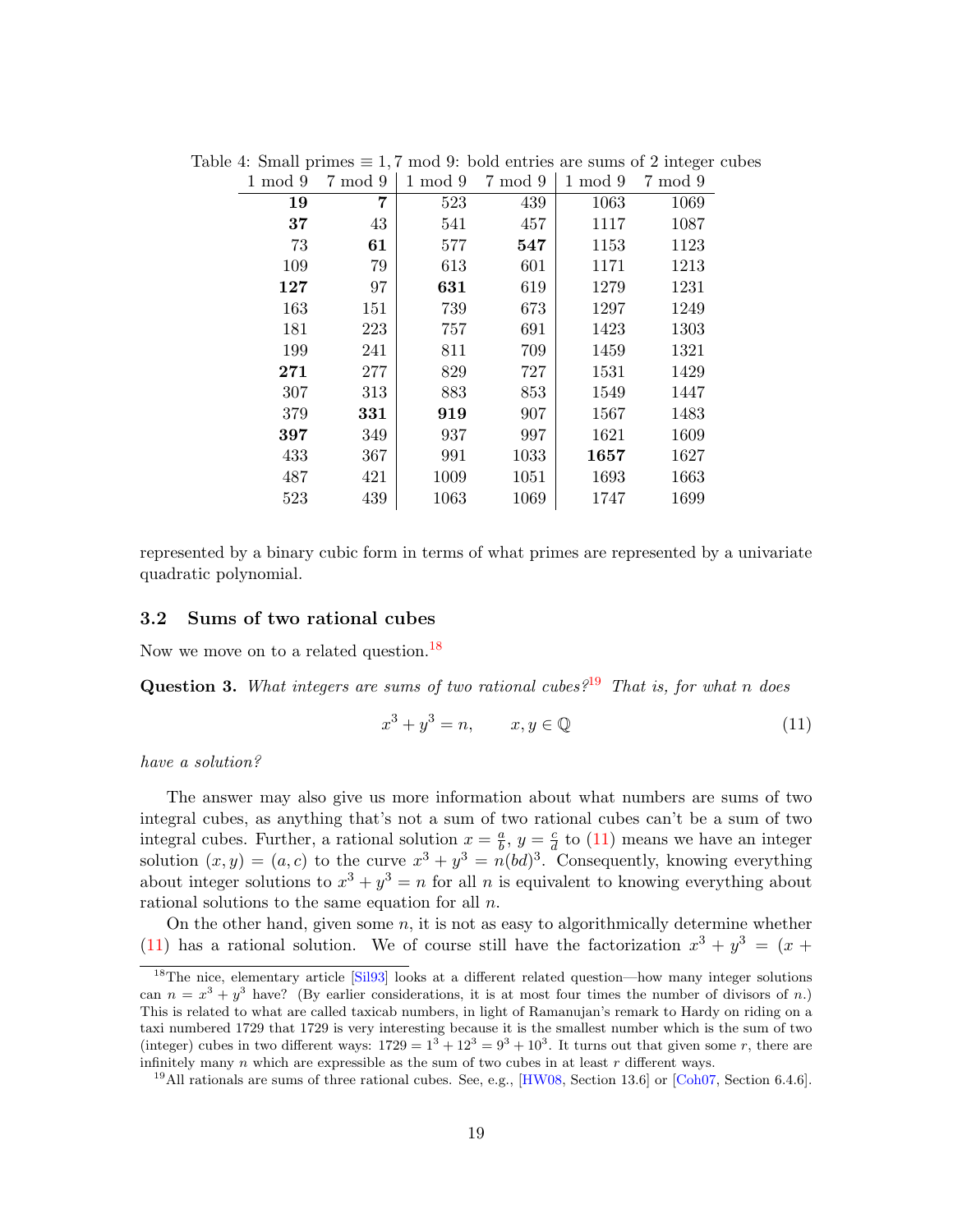$y(x^2 - xy + y^2)$ , however, if we are working with rational numbers, there are infinitely many possibilities for a factorization into two rationals. Hence our previous approach for determining what numbers are sums of two integer cubes does not give us a finite number of possibilities. So, computationally this is a harder problem.

The benefit, though, of asking the question about rational cubes is that this allows us to put some structure on the set of solutions to [\(11\)](#page-18-4). Let me draw a picture of the curve defined by  $(11)$  over  $\mathbb R$ .



One can put a group structure on the set of points of this curve in  $\mathbb{R}^2$ . There are different ways to define it. I'll do it from an elementary geometric perspective (the usual first definition one sees, though not the most enlightening). To make it slightly easier to describe, let me rotate the graph so the asymptote is the y-axis rather than the line  $y = -x$ . Denote the rotated curve in  $\mathbb{R}^2$  by C.

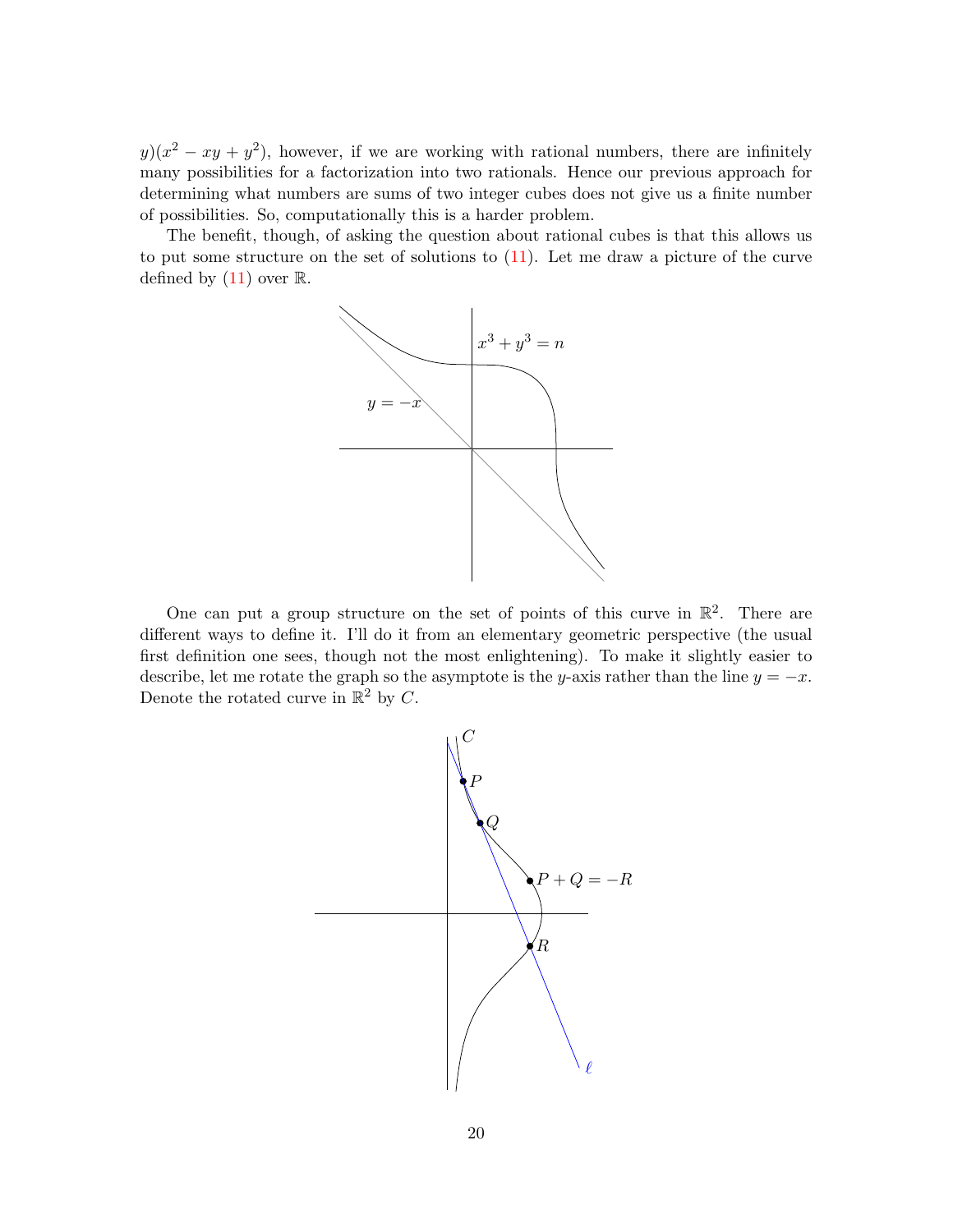Now the (additive) group law on  $C$  is defined as follows. For any point  $P$  on  $C$ , we define  $-P$  to be the reflection of P about x-axis. By the symmetry of C, we see that  $-P$ also lies on C. Hence the map  $P \mapsto -P$  is an involution of C (right now, just as a set—it's a bijective function which is its own inverse).

Given two points P and Q, draw the secant line  $\ell$  through P and Q. Then, apart from exceptional cases, since this is a degree 3 curve,  $\ell$  will intersect C in exactly one other point R. We define the sum  $P + Q = -R$ .

The notation  $-R$  indicates that  $-R$  should be the additive inverse of R. (I know we haven't defined the identity of the group yet, but it will come out of these considerations.) If we draw the secant line through R and  $-R$ , it won't intersect C in a third point—this is one of the exceptional cases. So we artificially add a point  $O$  to  $C$ , called the *point at infinity*, and we think of it as being infinitely far up, and also down, along the  $y$  axis. I.e, you can think of the coordinates of O as  $(x, \pm \infty)$  for any x. Then reflection about the x-axis should preserve O, and we take  $-O = O$ . Then we see  $-R + R = -O = O$ . Hence O should be the additive identity. Indeed, the "secant line"  $\ell$  through O and any point P on C is just the vertical line through P. By symmetry, the other point of intersection of  $\ell$ and C must be  $-P$ , so  $O + P = -(-P) = P$ . We also define  $O + O = O$ .

The only remaining cases in which to define addition are when  $P = Q$  or the line  $\ell$  is tangent to P or Q. In the former case, we take  $\ell$  to be the tangent line through P, and  $-R$ will be the unique other point on C intersecting  $\ell$  (this point will be O if P is the point of intersection of C and the x-axis). In the latter case, the line  $\ell$  will also not intersect C in 3 distinct points. If, say,  $\ell$  is tangent to P, then we take  $-R$  to be P. These rules make C (together with  $O$ ) an abelian group. We call this group an *elliptic curve*.

A less haphazard way to think about this is in terms of projective geometry. The point at infinity O wraps up the curve C into a topological loop (as well as any vertical line). We call the resulting curve the *projective curve* or *projectivization*  $E$  of  $C$ . Bezout's theorem from algebraic geometry<sup>[20](#page-20-0)</sup> tells us that, over  $\mathbb{C}, E$  intersects any line in exactly 3 points, counting multiplicity (suitably defined—e.g.,  $y = x^n$  intersects the x-axis with multiplicity  $n$ , and if a line is tangent to a curve at a point, the multiplicity is at least 2). Using this, we can define a group law on E by specifying that if  $P, Q, R$  are three (counting multiplicity) collinear points on E, then  $P + Q + R = O$ , i.e.,  $P + Q = -R$ . Over R or Q, even though Bezout's theorem fails, this construction still works. Namely, there are many lines which intersect the curve  $E$  in at most one point, but it is still true that any line which intersects  $E$  in at least 2 points, must intersect  $E$  in exactly 3, counting multiplicity.

What's important for us is that if P and Q are *rational points*, i.e., have rational  $x$ - and y-coordinates (or are the point at infinity), then the line  $\ell$  through P and Q has rational (or infinite) slope. Then  $P+Q$  is also rational (or O), and therefore you get a group structure just considering the rational points. (This does not work for integral points—if  $P$  and  $Q$ have integer coordinates, then at most we know  $P+Q$  has rational coordinates.) This group will be called an *elliptic curve over*  $\mathbb{Q}$ .

From now on, denote the elliptic curve over  $\mathbb Q$  associated to the equation [\(11\)](#page-18-4) by  $E_n =$  $E_n(\mathbb{Q})$ .<sup>[21](#page-20-1)</sup> That is  $E_n(\mathbb{Q})$  is the group structure on the set of rational solutions  $(x, y)$  to [\(11\)](#page-18-4)

<span id="page-20-0"></span><sup>&</sup>lt;sup>20</sup>This theorem says that two *complex projective* curves of degree m and n interesect in exactly mn points, counting multiplicity.

<span id="page-20-1"></span><sup>&</sup>lt;sup>21</sup>If you're familiar with elliptic curves and are used to Weierstrass form, the curve  $E_n$  can, via the change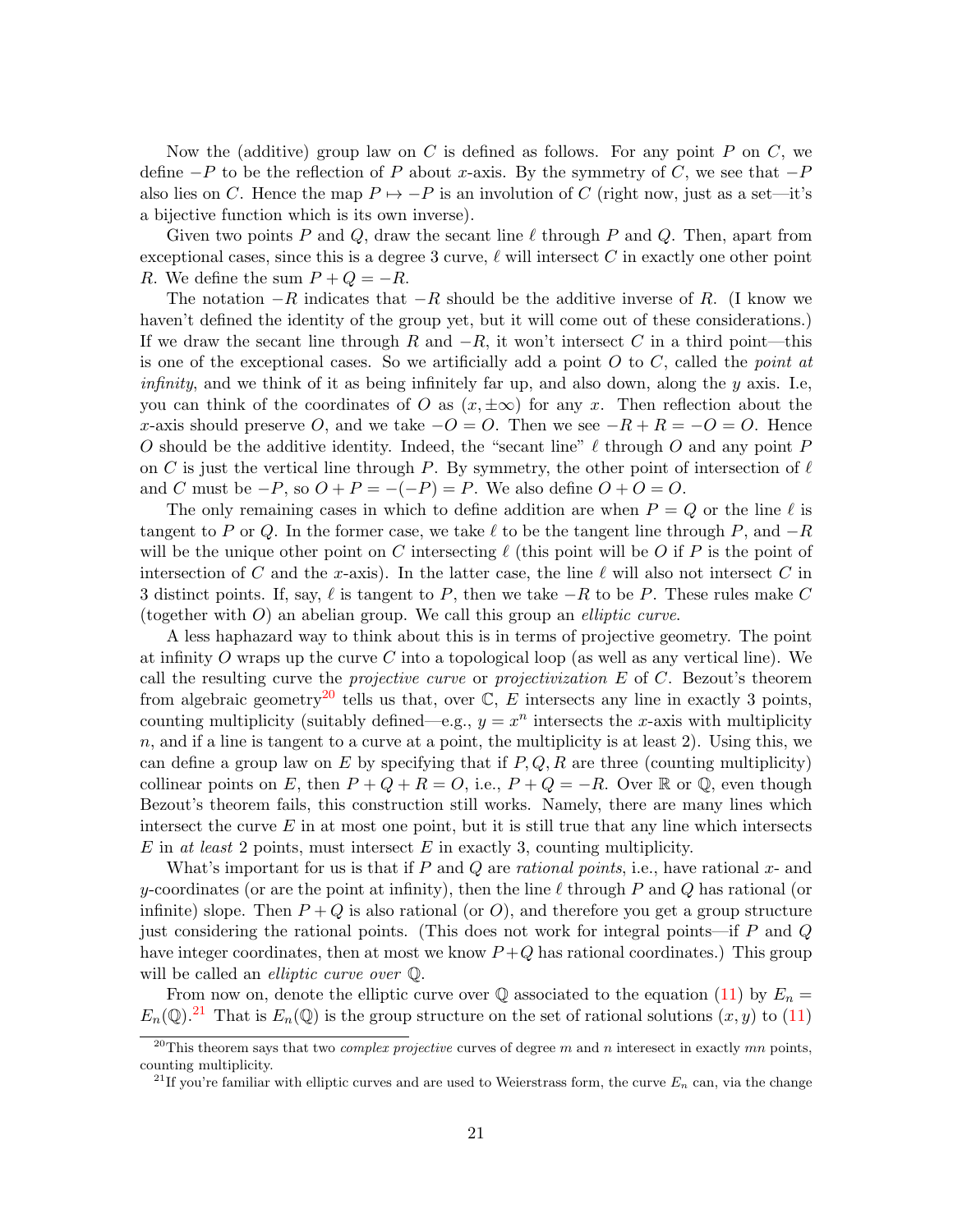together with the point at infinity  $O^{22}$  $O^{22}$  $O^{22}$ . Thus we can rephrase [Question 3](#page-18-5) as: when does  $E_n(\mathbb{Q})$  have a nontrivial (not O) rational point?

We have the following general theorem about possible group structures of elliptic curves.

**Theorem 3.2** (Mordell (1922); Mazur (1977)). Let E be a elliptic curve over  $\mathbb{Q}$ . Then  $E(\mathbb{Q}) \simeq \mathbb{Z}^r \oplus E(\mathbb{Q})_{\text{tors}},$  where  $E(\mathbb{Q})_{\text{tors}}$  is a finite abelian group of order at most 16.

The number r is called the *(algebraic)* rank of the elliptic curve, and the subgroup  $E(\mathbb{Q})_{\text{tors}}$  is called the torsion subgroup of  $E(\mathbb{Q})$ . Mordell proved  $E(\mathbb{Q})$  is a finitely generated abelian group and Mazur classified the possible torsion subgroups ( $\mathbb{Z}/m\mathbb{Z}$  for  $m \leq 10$  or  $m = 12$  and  $(\mathbb{Z}/2\mathbb{Z}) \times (\mathbb{Z}/2m\mathbb{Z})$  for  $m \leq 4$ . The 15 possible torsion subgroups in Mazur's theorem all occur for some (in fact, infinitely many) elliptic curves over  $\mathbb{Q}$ , but not for our special elliptic curves  $E_n$ :

**Proposition 3.3** (cf.  $[DVO9]$ ). If n is not a cube or twice a cube, then  $E_n(\mathbb{Q})_{\text{tors}} = \{O\}$ . For such n, [\(11\)](#page-18-4) has a rational solution if and only if the rank of  $E_n(\mathbb{Q})$  is at least one, i.e., if and only if there are infinitely many rational solutions.

Contrast this to the case of integral points, where there are at most finitely many integer solutions to  $x^3 + y^3 = n$ . From now on, we will assume that n is neither a cube nor twice a cube. (In these cases,  $n$  is trivially a sum of two (integer) cubes.)

We remark that if we have one rational solution to [\(11\)](#page-18-4), i.e., a rational point  $P \neq O$ on  $E_n(\mathbb{Q})$  we can explicitly construct infinitely many solutions by taking multiples  $mP$  of P, i.e.,  $2P = P + P$ ,  $3P = P + P + P$ , .... Here the multiples mP must all be distinct since the torsion subgroup is trivial. The benefit of this proposition is that it may hard to detect if you have only a finite number of solutions, but if you have infinitely many solutions, it's probably easier to see them. Thus we can translate [Question 3](#page-18-5) into a special case of the general question:

**Question 4.** Given an elliptic curve E over  $\mathbb{Q}$ , how can you determine if  $E(\mathbb{Q})$  is finite or infinite?

If you believe in miracles, you might hope for a local-global principle. What would this mean? Well, we can reduce the equation for  $E_n$  mod p and count solutions. Of course there won't be infinitely many solutions mod  $p$ , but maybe if there are a lot of solutions for many  $p$ , then there should be infinitely many points over  $\mathbb{Q}$ .

Assume  $p \nmid 6n$ . Then taking  $E_n$  mod p gives an elliptic curve mod p, i.e., an elliptic curver over the finite field  $\mathbb{F}_p$ . (Part of the general definition of elliptic curves is that they should be nonsingular, so if  $p|n$ , then  $E_n$  mod p is given by the equation  $x^3 + y^3 = 0$ , which has a singularity at the origin.)

**Theorem 3.4** (Hasse). For  $p \nmid 6n$  and  $E = E_n$ ,

$$
p + 1 - 2\sqrt{p} < \#E(\mathbb{F}_p) < p + 1 + 2\sqrt{p},
$$

of variables  $(x, y) \mapsto (\frac{16n}{x+y}, 36n \frac{x-y}{x+y})$ , be put in the Weierstrass form  $y^2 = x^3 - 432n^2$  (e.g., [\[HW08,](#page-26-12) Section 25.3]).

<span id="page-21-0"></span><sup>&</sup>lt;sup>22</sup>Note rational points on  $E_n$  don't correspond to rational points on C—however, the points with coordinates in  $\mathbb{Q}(\sqrt{2})$  do correspond.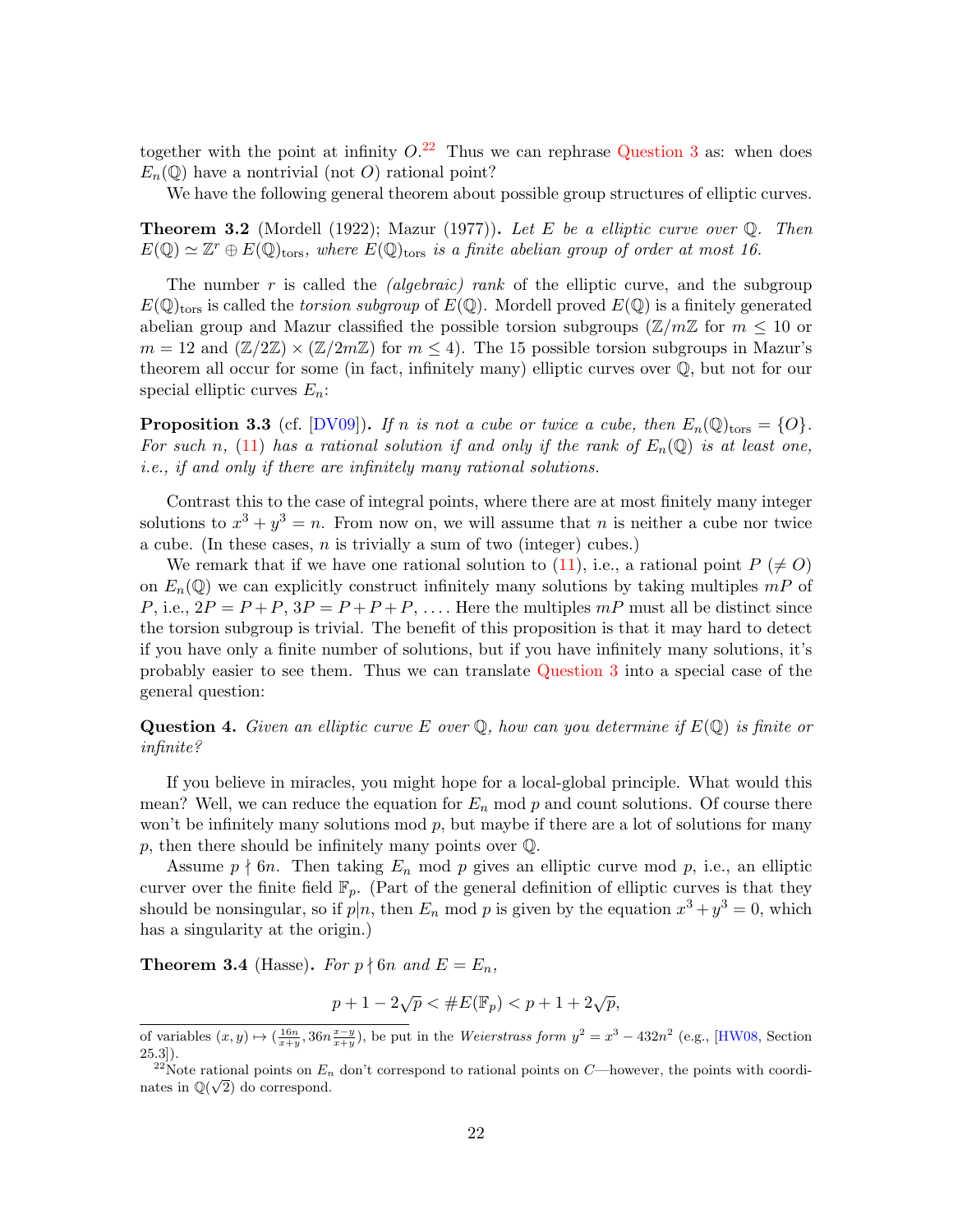*i.e.*, the quantity  $a_p = p + 1 - \#E(\mathbb{F}_p)$  satisfies

 $|a_p| < 2\sqrt{p}$ .

It turns out that quantities  $a_p$  determine much of the arithmetic of elliptic curves. One of the brilliant insights of analytic number theory (based off work of people like Euler and Dirichlet) is that given some interesting arithmetic sequence  $(a_n)$  associated to some object  $X$ , one can often read deep arithmetic information about  $X$  off of the analytic properties of the Dirichlet series  $L(s) = \sum_{n=1}^{\infty} \frac{a_n}{n^s}$ . Here we only have defined  $a_n$  for (most) n prime, but we can use the idea of an Euler product to define an nice Dirichlet series associated to E.

Somewhat more precisely, one defines the L-function (or L-series) associated to an elliptic curve  $E$  by

<span id="page-22-0"></span>
$$
L(s, E) = \sum_{n} \frac{a_n}{n^s} = \prod_{p} \frac{1}{1 - a_p p^{-s} + p^{1-2s}}, \quad \text{Re}(s) > \frac{3}{2}.
$$
 (12)

Here, for  $E = E_n$  the product on the right is over the factors written for  $p \nmid 6n$  and certain simpler factors for  $p|n$ . Then one can expand the product into a series of the form  $\sum_{n=1}^{\infty} \frac{b_n}{n^s}$ where  $b_p = a_p$  and one defines the remaining  $a_n$ 's by this identity of the series and the infinite product. Hasse's bound on  $a_p$  implies these expressions converge for  $\text{Re}(s) > \frac{3}{2}$  $\frac{3}{2}$ .

The factors  $1 - a_p p^{-s} + p^{1-2s}$  appearing in the denominators on the right might appear unnatural on first sight, but they arise as traces of certain operators on elliptic curves. That this is the right choice for the factor also comes out of the analogy with modular forms, where the L-function of a modular form  $f(z) = \sum a_n q^n$  is  $L(s, f) = \sum \frac{a_n}{n^s}$  and has an Euler product of the same form as the one for elliptic curves.

In our case of  $E = E_n$ , the L-function  $L(s, E_n)$  is essentially a product of two L-functions of Dirichlet characters, and from this one gets the following analytic properties.

**Theorem 3.5.** The function  $L(s, E)$  extends to an entire function on  $\mathbb{C}$  and satisfies a functional equation

<span id="page-22-1"></span>
$$
L(2-s,E) = \gamma(s,E)L(s,E),\tag{13}
$$

where  $\gamma(s, E)$  is an entire function that is never zero.

For  $E = E_n$ , this follows from relating it to the L-function of a Dirichlet character as in, say, [\[IR90,](#page-26-13) Chapter 18]. (For the connection with [\[IR90\]](#page-26-13), one first needs to transform  $E_n$  into Weierstrass form as in [Footnote 21.](#page-20-1)

For general elliptic curves  $E$ , the L-function cannot be expressed in terms of L-functions of Dirichlet characters. (The elliptic curves for which one can do this are the CM elliptic curves, or the elliptic curves with complex multiplication.) In this case the above analytic properties are still true, but now require the use of the deep Modularity Theorem (i.e., the Shimura–Taniyama–Weil conjecture) which was proved by Wiles (1995), Taylor–Wiles (1995) and Breuil–Conrad–Diamond–Taylor (2001).

In retrospect, this provides other evidence that these funny factors  $1 - a_p p^{-s} + p^{1-2s}$ (polynomials in  $p^{-s}$ ) must be natural things to take in the Euler product [\(12\)](#page-22-0). First, if you have an infinite product of functions, you have almost no chance of getting something that is entire (first of all, continues, and then has no poles—even the Riemann zeta has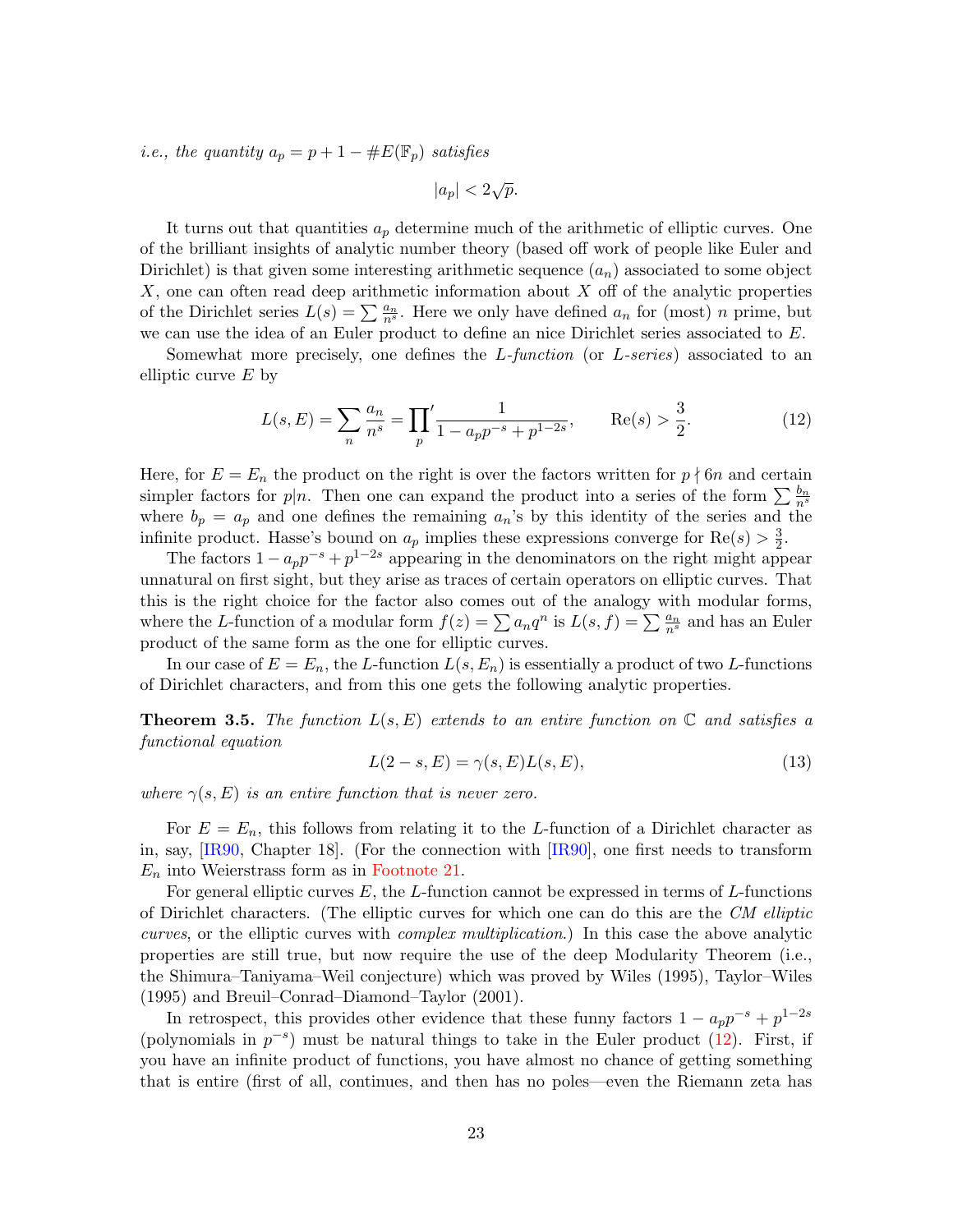a pole). Second, L-functions match up with either L-functions of Dirichlet characters, or L-functions of modular forms, where the  $a_n$ 's in the Dirichlet series are the obvious sequence of numbers to associate with your character or modular form.

Now the L-function is, in some sense, easy to understand on the right half plane  $\text{Re}(s)$ 3  $\frac{3}{2}$  by its Dirichlet series or Euler product. Consequently, by the functional equation [\(13\)](#page-22-1), it is also easy to understand on the left half plane Re $(s) < \frac{1}{2}$  $\frac{1}{2}$ . What happens inside the critical strip  $\frac{1}{2} < \text{Re}(s) < \frac{3}{2}$  $\frac{3}{2}$  is more mysterious (the values are just known to exist and vary analytically by analytic continuation). Of special interest, is what happens along the center of the critical strip, the *critical line*  $\text{Re}(s) = 1$ , and in particular at the *central value*  $s = 1$ .

This is addressed by the following famous conjecture (one of the 7 Clay Millennium Problems), based off of numerical calculations:

**Conjecture 3.6** (Birch–Swinnerton-Dyer (1965?)).  $\#E(\mathbb{Q}) = \infty$  if and only if  $L(1, E) = 0$ . More generally, the rank of  $E(\mathbb{Q})$  equals the order of vanishing of  $L(s, E)$  at  $s = 1$ .

Consequently, for  $p > 2$ , the BSD conjecture says that p should be a sum of two cubes if and only if  $L(1, E_p) = 0$ .

This order of vanishing in the BSD conjecture is called the *analytic rank* of E, and so the conjecture can be reformulated as saying the algebraic rank equals the analytic rank. There is also a more precise version of the conjecture that describes what the actual value of the first nonvanishing derivative (so the central value  $L(1, E)$  in the rank 0 case) in terms of fundamental arithmetic invariants of E. This more precise version can be viewed as an analogue of Dirichlet's class number formula [\(Theorem 1.9\)](#page-10-0).

We can think of the BSD conjecture as a local-global principle in the following way. The L-series  $L(s, E)$  is defined purely in terms of local data, namely the  $a_p$ 's (and some finite amount of other data which is simple, but I will not describe). So the order of vanishing of  $L(1, E)$  is determined just by the  $a_p$ 's. Recall that for  $p \nmid 6n$  and  $E = E_n$  is,  $a_p$  is just  $p + 1$ minus the number of ways to write  $n$  as a sum of two cubes mod  $p$ . The conjecture then says that whether  $E_n$  has (infinitely many) rational points is determined by the  $a_p$ 's (and in principle all of the  $a_p$ 's are determined by n and suitable finite collections). However, this is a much more subtle local-global principle than what we saw for binary quadratic forms. This is because the central point  $s = 1$  is past the range of convergence for the Euler product/Dirichlet series, so the connection between the  $a_p$ 's and  $L(1, E)$  is rather indirect.<sup>[23](#page-23-0)</sup>

While there have been a lot of exciting breakthroughs about elliptic curves and number theory recently, I would venture that we're still a ways off from solving BSD. Nevertheless, there is a spectacular partial result:

**Theorem 3.7** (Gross–Zagier (1986), Kolyvagin (1988)). Suppose that the analytic rank of E is at most 1. Then the algebraic rank equals the analytic rank, i.e., BSD holds.

There has also been very recent work such as Bhargava–Skinner–Zhang (2015) proving statistical results like BSD holds for a large percentage of elliptic curves. Their approach is to show that a large percentage (at least 66%) of elliptic curves have analytic rank  $\leq 1$ .

<span id="page-23-0"></span><sup>&</sup>lt;sup>23</sup>This is entirely analogous to the situation of the Riemann hypothesis (another Clay Millennium problem), where the problem is to understand the zeroes of  $\zeta(s)$  inside the critical strip, where  $\zeta$  is just defined by meromorphic continuation and the usual sum and product formulas do not make sense.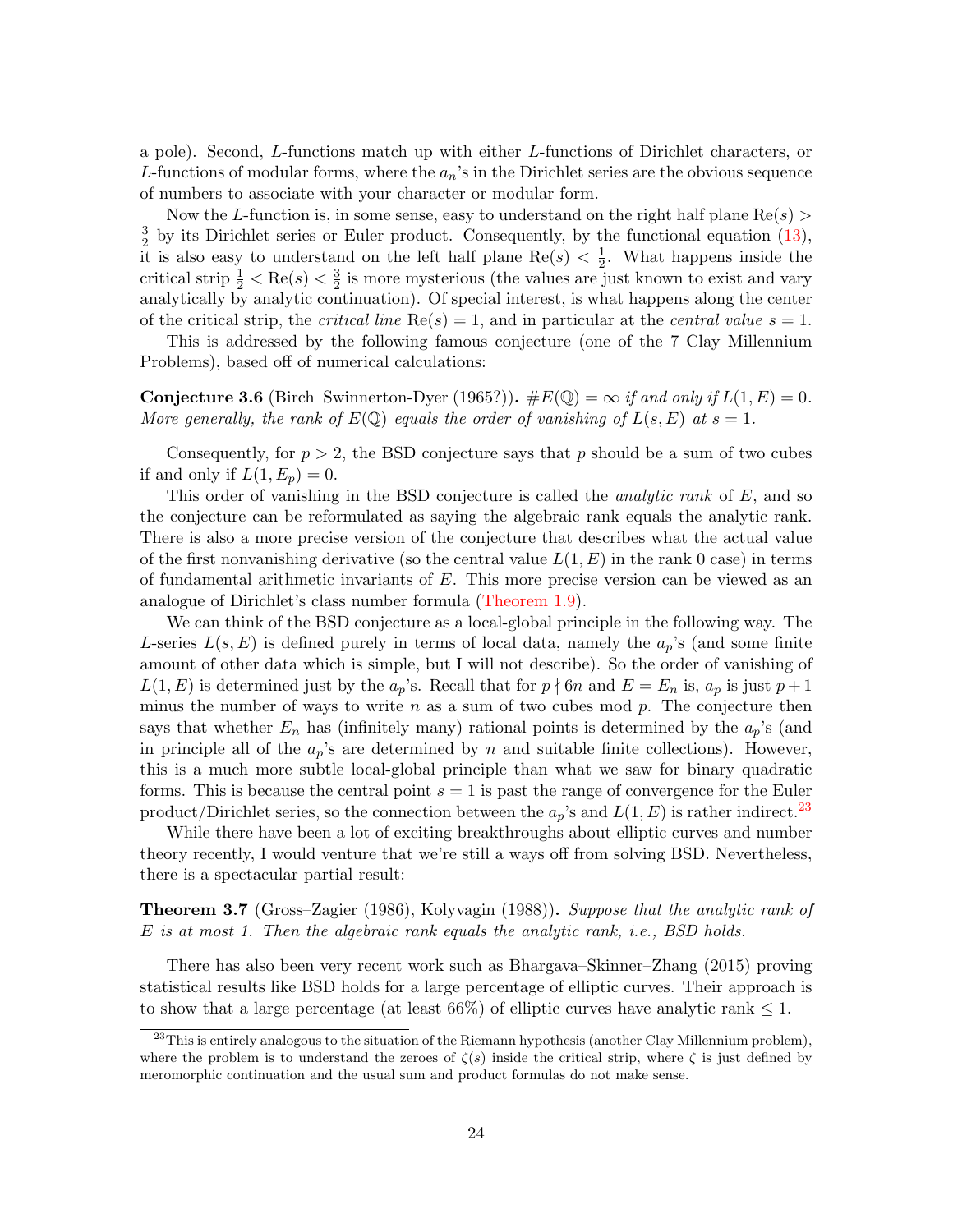By this theorem, if we can prove  $L(1, E_n) \neq 0$  (analytic rank 0), we know n is not a sum of two rational cubes, <sup>[24](#page-24-0)</sup> Moreover, if we can show  $L(1, E_n) = 0$  but  $L'(1, E_n) \neq 0$ (analytic rank 1), we get that  $n$  is a sum of two rational cubes (in infinitely many ways). While it is known that elliptic curves in general can have large rank, conjecturally almost all (statistically 100%) of elliptic curves should have rank 0 or rank 1, with half having rank 0 and half having rank 1.

There is a simple sufficient criterion for concluding that  $L(1, E) = 0$  (in which case the analytic rank should be 1 almost all the time, but one doesn't know this in general, so we can only say that conjecturally  $\#E(\mathbb{Q}) = \infty$ . This comes from our functional equation [\(13\)](#page-22-1). Plugging  $s = 1$  in the functional equation gives

$$
L(1, E) = \epsilon(E)L(1, E)
$$
, where  $\epsilon(E) = \gamma(1, E)$ .

We call  $\epsilon(E)$  the root number of E and it can be shown that  $\epsilon(E) = \pm 1$ . Furthermore, the root number can be determined from local conditions. If  $\epsilon(E) = +1$ , the above equality is just  $L(1, E) = L(1, E)$  and we get no information, but if  $\epsilon(E) = -1$ , then we  $L(1, E) =$  $-L(1, E)$  implies  $L(1, E) = 0$ .

For  $E = E_n$  when  $n = p$ , the local root numbers are not hard to determine and we have the following (cf.  $[DV09]$ ):

**Proposition 3.8.** For  $n = p > 3$ , we have

$$
\epsilon(E_p) = \begin{cases} 1 & p \equiv 1, 2, 5 \mod 9 \\ -1 & p \equiv 4, 7, 8 \mod 9. \end{cases}
$$

Consequently, when  $p \equiv 4, 7, 8 \mod 9$ , we have  $L(1, E_p) = 0$  and, if BSD is true, then p is a sum of two rational cubes.

The statement that any  $p \equiv 4, 7, 8 \mod 9$  is a sum of two rational cubes seems to have originally been conjectured by Sylvester around 1847. (Contrast this with the case of sums of two integral cubes, where no prime  $\equiv 4, 8 \mod 9$  appears and asymptotically 0% of primes ≡ 7 mod 9 are sums of two integral cubes.) Elkies (1994) announced a proof of this conjecture in the cases  $p \equiv 4, 7 \mod 9$ , but this has not been published (cf. [\[DV09\]](#page-26-8)).

For general elliptic curves, there are no simple criteria to conclude that  $L(1, E) \neq 0$ or not when  $\epsilon(E) = +1$ , however things are easier to analyze in the case of CM elliptic curves such as  $E_n$ . In fact, the following result (excluding the statement about  $L(1, E_p)$ ) is classical.

**Theorem 3.9** (Pépin, Lucas, Sylvester (1879?)). If  $p = 3$  or  $p \equiv 2, 5 \mod 9$ , then p is not the sum of two rational cubes (and thus  $L(1, E_p) \neq 0$ ).

Apart from the case  $p \equiv 8 \mod 9$ , where BSD and Sylvester conjecture that p is a sum of two rational cubes, the only remaining p is the case  $p \equiv 1 \mod 9$ . Here the root number  $\epsilon(E_p) = +1$ , so a priori  $L(1, E_p)$  could be 0 or not, but this case turns out to be subtler than the  $p \equiv 2, 5 \mod 9$  cases. Indeed, when  $p \equiv 1 \mod 9$ ,  $L(1, E_p)$  is sometimes 0

<span id="page-24-0"></span><sup>&</sup>lt;sup>24</sup>For our particular elliptic curves  $E_n$ , because they have CM, this does not actually require the full result of Gross–Zagier and Kolyvagin, but follows from an earlier theorem of Coates–Wiles (1977).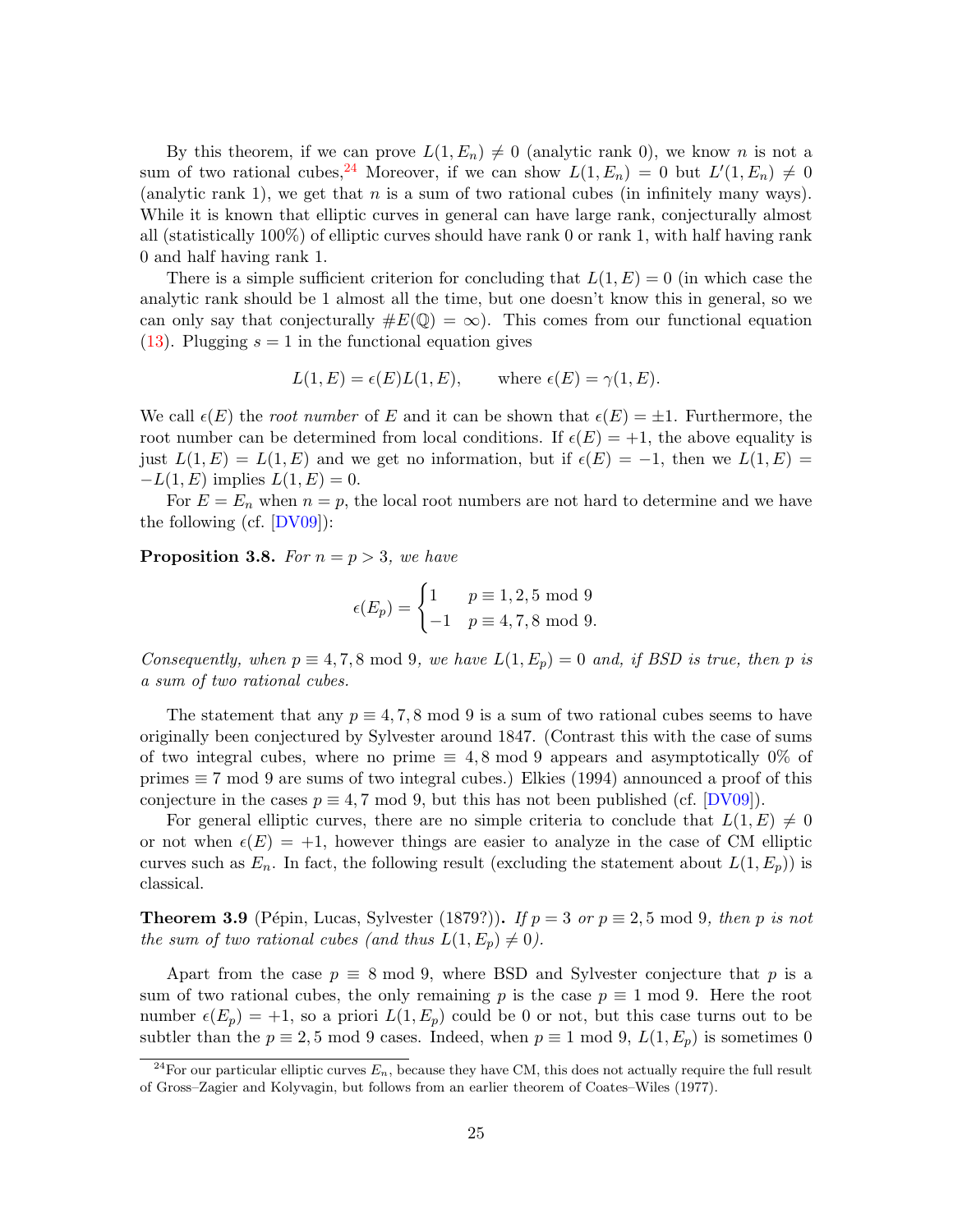$(p = 19, 37, 127, 163, 271, ...)$  and sometimes not  $(p = 73, 109, 181, 199, 307, ...)$ . This case is studied in [\[RVZ95\]](#page-26-7), which gives several equivalent criteria for  $L(1, E_p)$  to be 0 or not for  $p \equiv 1 \mod 9$ , but they are rather involved. Here I will just state one of the more elementary criteria:

<span id="page-25-0"></span>**Theorem 3.10** ([\[RVZ95\]](#page-26-7)). Define polynomials  $f_k(t)$  by  $f_0(t) = 1$ ,  $f_1(t) = t^2$  and

$$
f_{k+1}(t) = (1 - t^3) f'_k(t) + (2k+1)t^2 f_k(t) - k^2 t f_{k-1}(t), \quad k \ge 1.
$$

Let  $A_k = f_{3k}(0)$  and  $p \equiv 1 \mod 9$ . Then  $L(1, E_p) = 0$  if and only if  $p|A_{2(p-1)/9}$ . Hence if  $p \nmid A_{2(p-1)/9}$  implies p is not a sum of two rational cubes; otherwise, if BSD is true, then p is a sum of two rational cubes.

The first several polynomials  $f_k$  are

$$
f_0(t) = 1,
$$
  
\n
$$
f_1(t) = t^2,
$$
  
\n
$$
f_2(t) = t^4 + t,
$$
  
\n
$$
f_3(t) = t^6 + 4t^3 + 1,
$$
  
\n
$$
f_4(t) = t^8 + 13t^5 + 10t^2,
$$
  
\n
$$
f_5(t) = t^{10} + 44t^7 + 71t^4 + 4t,
$$
  
\n
$$
f_6(t) = t^{12} + 161t^9 + 480t^6 + 74t^3 + 4.
$$

We remark that if  $3 \nmid k$ , then  $f_k(0) = 0$ . The first several  $A_k$ 's are

$$
A_1 = 1,
$$
  
\n
$$
A_2 = 4,
$$
  
\n
$$
A_3 = 64,
$$
  
\n
$$
A_4 = 23104,
$$
  
\n
$$
A_5 = 1537600,
$$
  
\n
$$
A_6 = 46895104,
$$
  
\n
$$
A_7 = 386187673600,
$$
  
\n
$$
A_8 = 65663406063616.
$$

Then, for instance, we see that  $p = 19|A_4 = 2^6 \cdot 19^2$  and  $p = 37|A_8 = 2^{14} \cdot 29^2 \cdot 37^2 \cdot 59^2$ , so these primes should be sums of two cubes by BSD. In fact, they are sums of two integral cubes  $19 = 3^2 + (-2)^3$  and  $37 = 4^3 + (-3)^3$ . (You may remember we already saw these were sums of two integral cubes because they are the values of  $3x^2 + 3x + 1$  for  $x = 2, 3$ .)

We remark there are some other results known when  $n$  is not prime. For instance, Satgé (1987) showed that if  $p \equiv 2 \mod 9$ , then  $2p$  is a sum of two rational cubes. Also, Elkies (1994, unpublished) and [\[RVZ95\]](#page-26-7) can treat the case of  $p^2$  in their works. See [\[DV09\]](#page-26-8) for a list of some similar results.

In summary, we saw a convoluted (conjectural) local-global principle (BSD) for solving  $x^3 + y^3 = p$  over Q, which happens to translate into a clean local-global statement (look